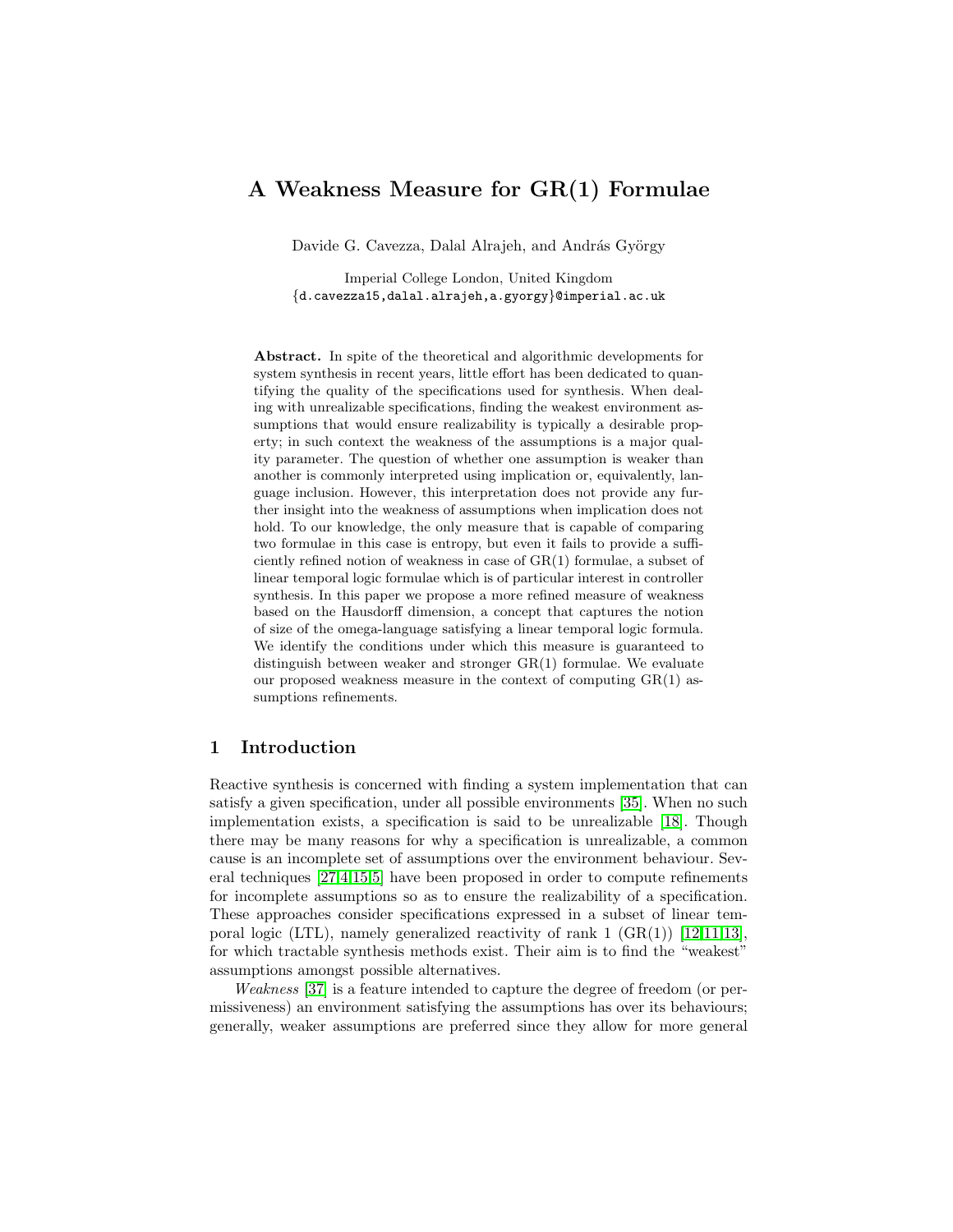solutions to the synthesis problem [\[37](#page-16-2)[,17\]](#page-15-7). Existing approaches formalize the weakness relation between assumptions through logical implication [\[37,](#page-16-2)[4\]](#page-15-1), i.e., a formula  $\phi_1$  is weaker than a formula  $\phi_2$  if  $\phi_2 \rightarrow \phi_1$  is valid. However, this notion does not fully capture the weakness concept as permissiveness [\[14\]](#page-15-8). Consider the simple example of a bus arbiter whose environment consists of three devices that can request for bus access. Let  $r_i$  be the binary signal meaning "device i requests access". An assumption like "device 1 requests access infinitely often" (GF $r_1$  in LTL) is intuitively less constraining than "device 2 and 3 request access infinitely often" ( $GF(r_2 \wedge r_3)$ ). However, since the two assumptions refer to disjoint subsets of variables, no implication relation holds between the two.

To enable comparison between such environment assumptions, we propose a quantitative measure for the weakness of  $GR(1)$  formulae—based on their interpretation as an  $\omega$ -language—and a procedure to compute it. The measure builds upon the notion of Hausdorff dimension [\[39\]](#page-16-3), a quantity providing an indication of the size of an  $\omega$ -language: the higher the dimension, the wider the collection of distinct  $\omega$ -words contained in the  $\omega$ -language. We show that a sufficient condition for assumptions expressed as invariants to be comparable through our measure is the *strong connectedness* of the underlying  $\omega$ -language. To compare assumptions containing fairness conditions, we identify and measure a language decomposition based on fairness complements. Though we focus on comparing the weakness of assumptions refinements, the scope of its application can be extended to other contexts, e.g., quantitative model checking, in the form of a measure of the set of behaviors violating some given property (see [\[6\]](#page-15-9) and the Appendix [E\)](#page-20-0).

The paper is structured as follows. Related work is presented in Section [2.](#page-1-0) Notation and background concepts are presented in Section [3.](#page-2-0) In Sectio[n4](#page-4-0) we define requirements on a weakness measure in an axiomatic form. In Section [5,](#page-5-0) we define Hausdorff dimension and explore its relationship with weakness; hence we introduce the proposed weakness measure first for simpler then for generic GR(1) formulae, and provide sufficient conditions guaranteeing its consistency with implication. We also present our refinement of Staiger's algorithm to compute the weakness measure in the GR(1) case. Section [6](#page-12-0) presents several applications of our weakness measure to existing GR(1) benchmarks. Omitted details of the experiments and the source code are also available online in [\[1\]](#page-15-10). Finally, conclusions are drawn in Section [7.](#page-14-0) Some proofs are relegated to the appendix.

#### <span id="page-1-0"></span>2 Related Work

The closest notion to our measure is the *entropy* of  $\omega$ -languages applied by Asarin et al. [\[6](#page-15-9)[,7\]](#page-15-11) to quantitative model checking. This quantity measures how diverse the  $\omega$ -words contained in the language of an LTL formula are. However, it is not sufficiently fine-grained to distinguish between weaker and stronger fairness conditions [\[6\]](#page-15-9). We will show that our metric based on Hausdorff dimension is capable of making this distinction.

Quality of LTL formulae has also been defined in the context of model verification. The work by Henzinger et al. [\[25,](#page-16-4)[24\]](#page-16-5) defines a similarity measure between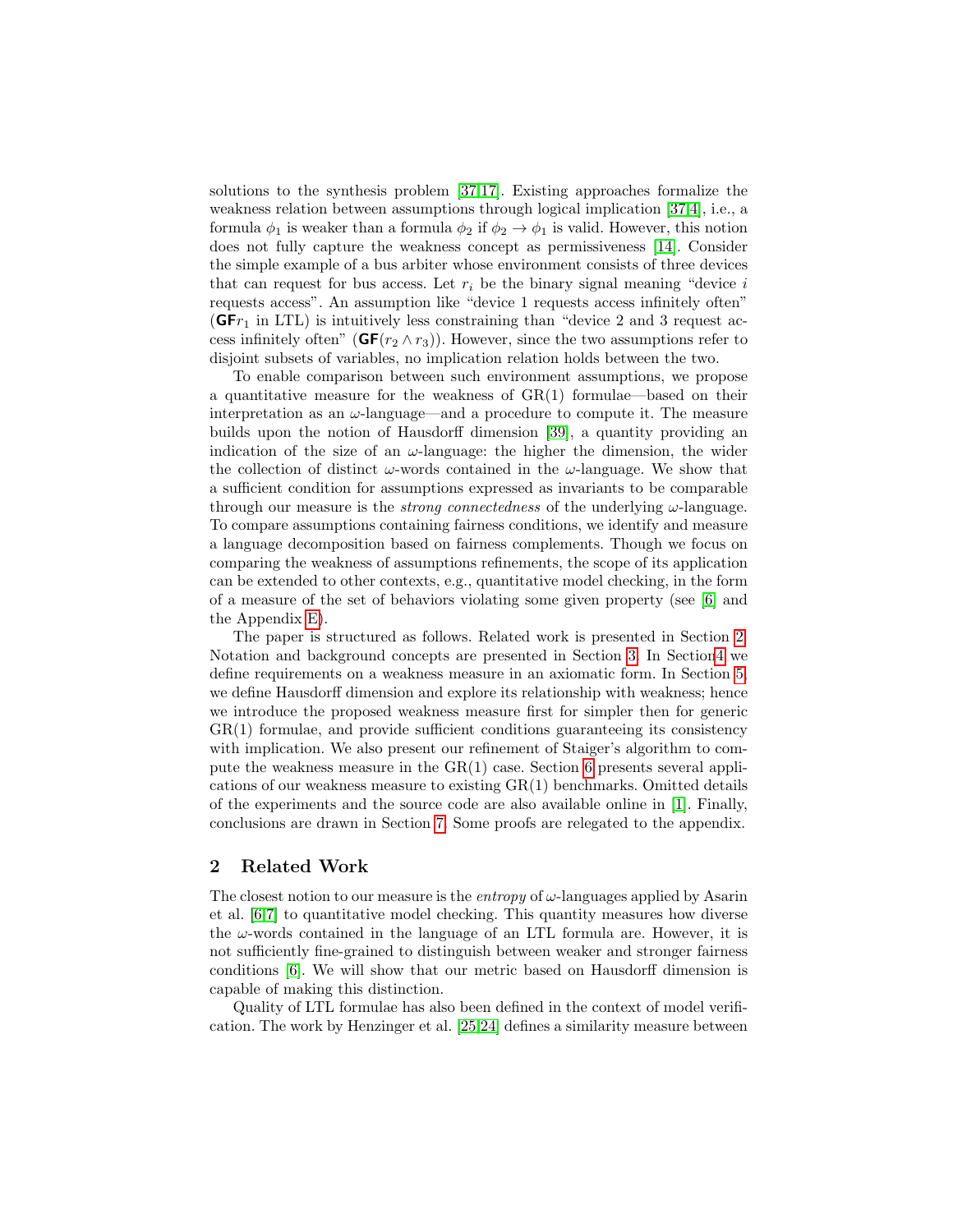models of LTL formulae so as to render the model checking output quantitative: instead of returning a true/false response, quantitative model checking computes the distance (stability radius) of the model from the boundary of the satisfiability region of an LTL property. The scope of our work is different: the measure we propose can be interpreted as the extension of such a satisfiability region, which is independent of a specific model to check against.

An alternative way to measure behaviour sets is via probabilities. Probabilistic model checking [\[28](#page-16-6)[,23\]](#page-16-7) enhances the syntax and semantics of temporal logics (usually CTL, computation tree logic) with probabilities. This allows for the expressions of properties like "the probability of satisfying a temporal logic formula  $\phi$  by the modelled behaviours is at most p." Further extensions of LTL and/or automata with preference metrics alternative to probabilities have been proposed in [\[9](#page-15-12)[,16,](#page-15-13)[17,](#page-15-7)[3\]](#page-15-14). The difference between using probabilities/preference metrics and our proposal is that while all of these measures are additional and depend on arbitrary parameters that may not reflect the true weakness of a logical formula, the measure we propose quantifies a concept of weakness intrinsic to the LTL formula itself.

The problem of identifying weakest assumptions appears in the context of assume-guarantee reasoning [\[34](#page-16-8)[,30,](#page-16-9)[19\]](#page-15-15) for compositional model checking. In order to perform model checking of large systems, those systems are generally broken down to components that can be checked independently for correctness. In this context, one of the challenges is to identify the most general (weakest) assumptions over the environment in which each component operates, such that when they are satisfied, the correctness of the entire system is guaranteed. Assumptions are formalized as transition systems (e.g., modal transition systems) rather than declarative LTL specifications, which is the focus of our work.

#### <span id="page-2-0"></span>3 Preliminaries

**Languages and Automata.** Let  $\Sigma$  be a finite set of symbols, which we call alphabet. A word over  $\Sigma$  is a finite sequence of symbols in  $\Sigma$ . An  $\omega$ -word is an infinite sequence of such symbols. A set of words is called a language, while a set of  $\omega$ -words is called an  $\omega$ -language. A word w is explicitly denoted as a sequence of its symbols  $w_1w_2 \ldots w_n$ , or with a parenthesis notation  $(w_1, w_2, \ldots, w_n)$ , with the symbols separated by commas; the same notation is used for  $\omega$ -words. The notation  $w^j$  denotes the suffix of w starting with  $w_j$ .

Given two words v and w, their concatenation is denoted as  $v \cdot w$  or simply *vw*. The same notation is used for the concatenation of a word v and an  $\omega$ -word w; the concatenation of an  $\omega$ -word and a word is not defined. Given a set V of finite-length words and a set W of finite-length words or  $\omega$ -words over the same alphabet  $\Sigma$ , the set  $V \cdot W$  is the set of words obtained by concatenating a word in V with a word in W. Kleene's star operator yields the set  $V^*$  of finite words obtained by concatenating an arbitrary number of words in  $V$ . The *omega* operator applied to V yields the set  $V^{\omega}$  of  $\omega$ -words obtained by concatenating a (countably) infinite number of words in V. Naturally,  $\Sigma^*$  and  $\Sigma^{\omega}$  represent,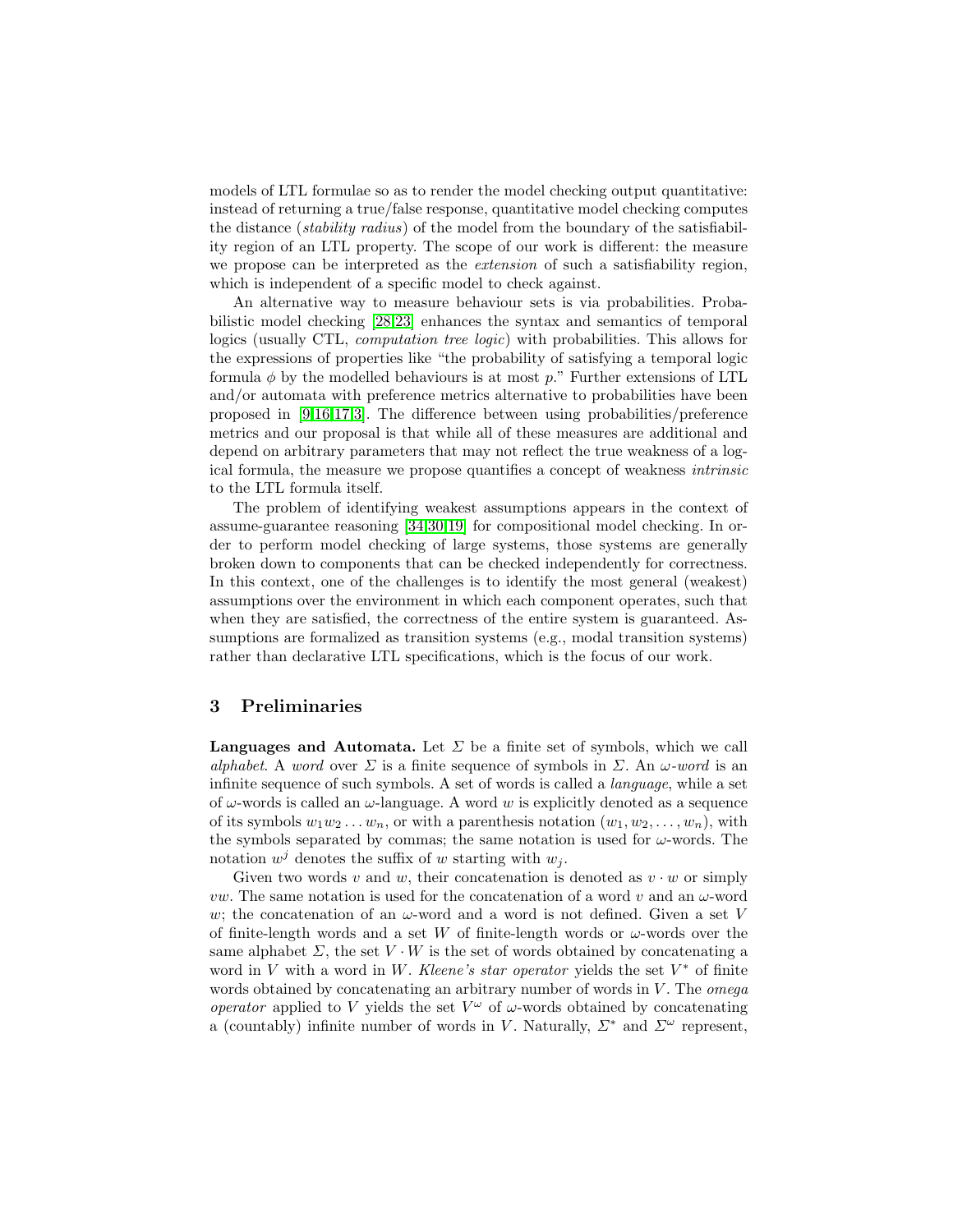respectively, the set of all finite words and all  $\omega$ -words over the alphabet  $\Sigma$ . The star and omega operators can also be applied to single finite-length words, like in  $w^*$  and  $w^{\omega}$ .

Given an  $\omega$ -language  $L \subseteq \Sigma^{\omega}$ , we denote by  $A_n(L)$  the set of all  $w \in \Sigma^*$  such that w is a prefix of a word in L and  $|w| = n$ . We also define  $A(L) = \bigcup_{n \in \mathbb{N}} A_n(L)$ the set of all the prefixes of  $\omega$ -words in L. It is possible to define a topology on  $\Sigma^{\omega}$ . For more details, we refer the reader to [\[39\]](#page-16-3). In this context, we only need the notions of closed  $\omega$ -languages and of their closure. An  $\omega$ -language L is closed if and only if for any  $\omega$ -word w such that  $A(\{w\}) \subseteq A(L)$ ,  $w \in L$ . In other words,  $L$  is closed if whenever a word  $w$  is arbitrarily close (up to a prefix of arbitrary length) to some word in L, then  $w \in L$ . The *closure* of an  $\omega$ -language L, denoted by  $\mathcal{C}(L)$ , is the smallest closed  $\omega$ -language that contains L.

The notion of regular  $\omega$ -languages encompasses  $\omega$ -languages that allow a finite representation through automata. Formally, we define a regular  $\omega$ -lan*guage* as an  $\omega$ -language which is accepted by a deterministic Muller automaton. A deterministic Muller automator (DMA) is defined by the quintuple  $\mathcal{M} =$  $\langle Q, \Sigma, q_0, \delta, T \rangle$ , where Q is a set of states,  $\Sigma$  is the alphabet of the  $\omega$ -language,  $q_0$  is the initial state,  $\delta: Q \times \Sigma \to Q$  is the transition (partial) function and  $T \subseteq 2^Q$  is a set (a table) of accepting state sets. Given an  $\omega$ -word  $w \in \Sigma^\omega$ , the run induced by w onto M is a sequence of states  $\mathcal{M}(w) = q_0 q_1 \dots$  such that  $q_0$  is the initial state and  $q_i = \delta(q_{i-1}, w_i)$   $\forall i \in \mathbb{N}$ . Let Inf $(w) \subseteq Q$  be the set of states occurring infinitely many times in  $\mathcal{M}(w)$ . Then an  $\omega$ -word is said to be accepted by M iff Inf(w)  $\in T$ . By extension, the  $\omega$ -language accepted by M is the set of  $\omega$ -words accepted by  $\mathcal{M}$ .

A deterministic Büchi automaton (DBA)  $\beta$  is defined in the same way as a DMA except for the acceptance condition, which is replaced by a subset of states  $F \subseteq Q$ . A word w is accepted by B iff Inf $(w) \cap F \neq \emptyset$ . Given a DBA it is always possible to obtain an equivalent DMA by replacing the Büchi acceptance condition with the table  $T = \{Q' \in 2^Q \mid Q' \cap F \neq \emptyset\}.$ 

Linear Temporal Logic and  $GR(1)$ . Linear temporal logic (LTL) [\[36\]](#page-16-10) is an extension of Boolean logic with temporal operators. It allows for expressing properties of infinite sequences of assignments to a set  $V$  of Boolean variables. Details of its syntax and semantics are given in Appendix [A](#page-17-0) for completness.

In this paper, we deal with a specific subset of LTL, called *Generalized Reac*tivity  $(1)$  (GR(1)), which is largely employed in controller synthesis [\[12,](#page-15-4)[10,](#page-15-16)[27\]](#page-16-1). This subset makes use of the operators  $\bf{G}$  ("always"), which states that its operand formula must hold at each step of a valuation sequence, F ("eventually"), which requires its operand formula to hold at some point in the sequence, and  $X$  ("next"), which states that the operand formula must hold in the state following the one on which the formula is evaluated.

A GR(1) formula over a set of variables  $V$  has the form  $\phi = \phi^{\mathcal{E}} \to \phi^{\mathcal{S}}$ , where  $\phi^{\mathcal{E}}$  and  $\phi^{\mathcal{S}}$  are conjunctions of the following units: (i) an *initial condition*, which is a pure Boolean expression over variables in V, denoted by  $B^{init}(\mathcal{V}); (ii)$  one or more *invariants*, conditions of the form  $\mathbf{G}B^{inv}(\mathcal{V}\cup\mathbf{X}\mathcal{V})$ , where  $B^{inv}(\mathcal{V}\cup\mathbf{X}\mathcal{V})$ denotes a pure Boolean expression over the set of variables in  $V$  and the set of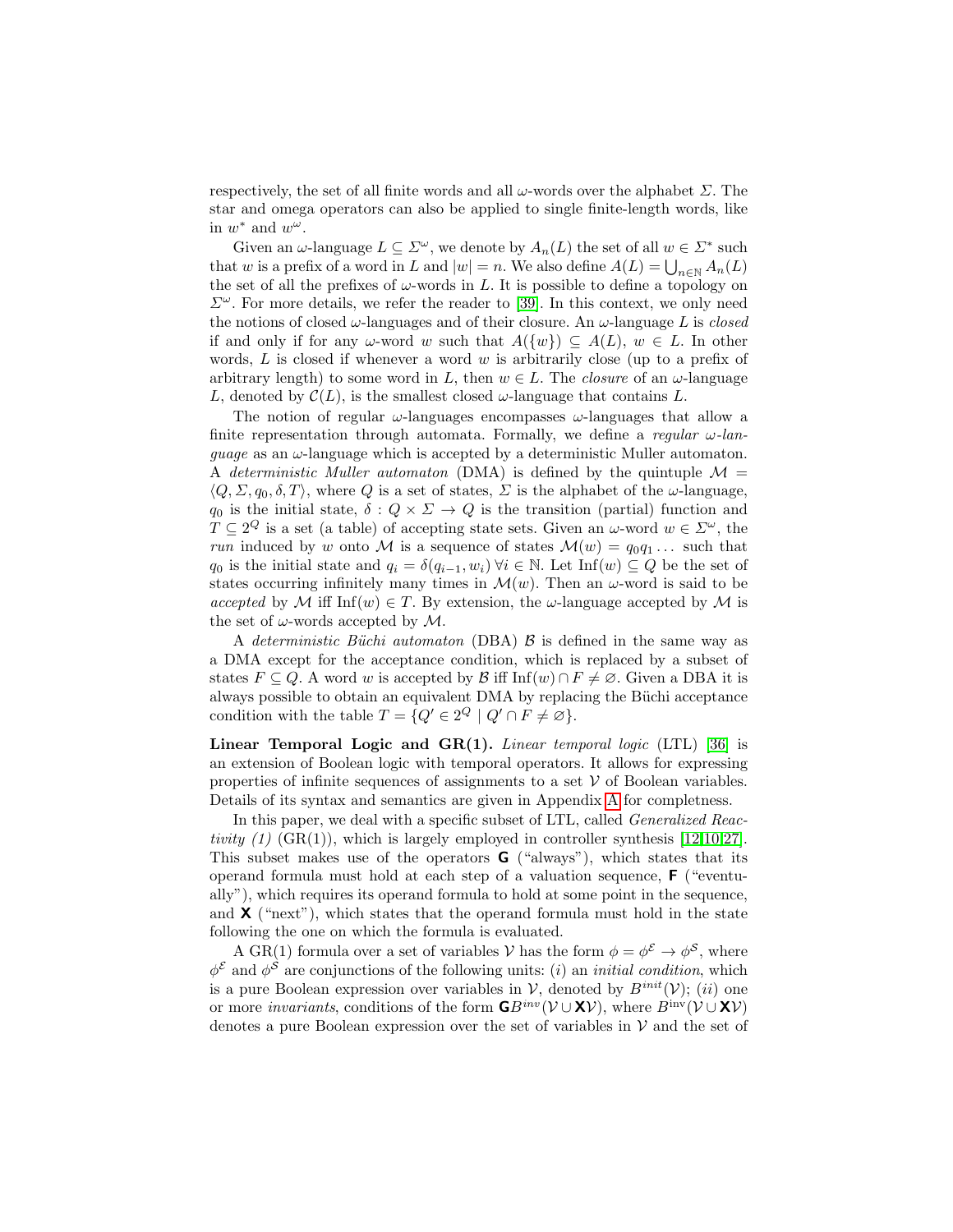atoms obtained by prepending an  $\boldsymbol{\mathsf{X}}$  operator to each variable; and *(iii)* one or more fairness conditions of the form  $GFB<sup>fair</sup>( $V$ ).$ 

The semantics of GR(1), as of LTL, are formalized as  $\omega$ -words over the alphabet  $\Sigma = 2^{\mathcal{V}}$ . The set of  $\omega$ -words that satisfy a formula  $\phi$  is a regular  $\omega$ -language [\[40\]](#page-16-11) denoted by  $L(\phi)$ .

#### <span id="page-4-0"></span>4 Problem Statement

In this section, we present an axiomitazation of weakness of an LTL formula. Hereafter, we denote the weakness measure of the LTL formula  $\phi$  as  $d(\phi)$ : the higher this measure, the weaker  $\phi$  is, i.e.,  $\phi_2$  is weaker than  $\phi_1$  if  $d(\phi_2) \leq d(\phi_1)$ .

In settings such as [\[37,](#page-16-2)[4,](#page-15-1)[2\]](#page-15-17), an LTL formula  $\phi_2$  is *weaker* than  $\phi_1$  if and only if  $\phi_1 \rightarrow \phi_2$  is valid (that is, it is true for any  $\omega$ -word). Semantically, this translates to language inclusion: namely,  $\phi_2$  is weaker than  $\phi_1$  iff  $L(\phi_1) \subseteq L(\phi_2)$ . This gives us the first axiom of weakness.

<span id="page-4-1"></span>**Axiom 1** Given two LTL formulae  $\phi_1$  and  $\phi_2$ , if  $\phi_1 \rightarrow \phi_2$ , then  $d(\phi_1) \leq d(\phi_2)$ .

Notice that this criterion defines a partial ordering of specifications: if none of the two formulae implies the other, those are incomparable according to this criterion. However, even for the incomparable case it may be useful to define a preference criterion.

Consider the simple case of two invariants over  $\mathcal{V} = \{a, b, c\}, \phi_1 = \mathbf{G}(a \wedge b)$  and  $\phi_2 = \mathsf{G}c$ . Even if the two formulae are incomparable according to implication, i.e., neither one implies the other, it is clear that  $\phi_1$  allows in some sense fewer behaviors than  $\phi_2$ : at each time step, the former allows for 2 distinct valuations of  $V$  while  $\phi_1$  allows 4 of them.

Consider the formulae  $\phi_3 = \mathbf{G}(a \to \mathbf{X}b)$  and  $\phi_4 = \mathbf{G}((a \wedge b) \to \mathbf{X}c)$  instead. Despite neither implying the other, we note that  $\phi_3$  is more restrictive than  $\phi_4$  asymptotically: that is, for a large enough n, the number of finite prefixes of length *n* that satisfy  $\phi_3$  is less than the number of finite prefixes of length *n* satisfying  $\phi_4$  ( $\#(L(\phi_3)) < \#(L(\phi_4))$ ). This can be easily understood if one considers that  $\phi_3$  poses a restriction to the next symbol in an  $\omega$ -word whenever a is true (which holds in 4 out of 8 possible valuations of  $V$ ), while  $\phi_4$  poses a similar restriction when  $a \wedge b$  holds (in 2 out of the 8 valuations).

<span id="page-4-2"></span>This means that weakness of a formula should be formalized, in addition to Axiom [1,](#page-4-1) in terms of the number of finite prefixes it allows. Formally:

**Axiom 2** Given two LTL formulae  $\phi_1$  and  $\phi_2$ ,  $\phi_1$  is said to be weaker than  $\phi_2$ if there exists some length  $\bar{n}$  such that, for every  $n > \bar{n}$ , the set of prefixes of length n in  $L(\phi_1)$  contains more elements than the set of prefixes of the same length in  $L(\phi_2)$ , i.e., if  $\#(A_n(L(\phi_1))) \leq \#(A_n(L(\phi_2)))$ , then  $d(\phi_1) \leq d(\phi_2)$ .

<span id="page-4-3"></span>The last desirable property is that our weakness measure be at least as discriminating as implication in case one formula strictly implies the other.

**Axiom 3** Let  $\phi_1$  and  $\phi_2$  be such that  $\phi_1 \rightarrow \phi_2$  is valid and  $\phi_2 \rightarrow \phi_1$  is not. Then  $d(\phi_1) < d(\phi_2)$ .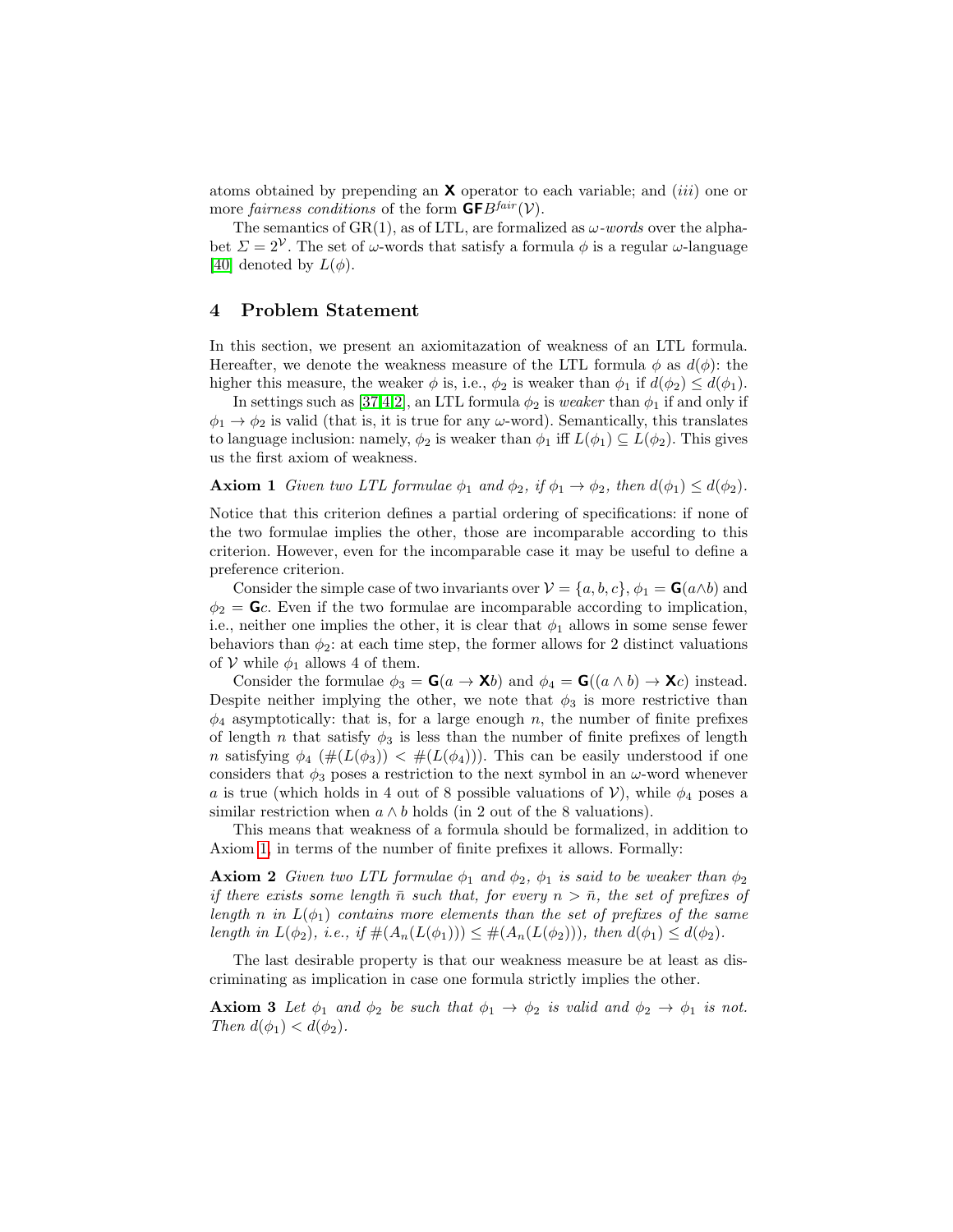In the next section, we prove that our proposed weakness measure satisfies Axioms [1](#page-4-1) and [2.](#page-4-2) We then show that, although our weakness measure is not guaranteed to satisfy Axiom [3](#page-4-3) in general, we are able to guarantee so for a specific class of formulae.

### <span id="page-5-0"></span>5 Weakness Measure of GR(1) Formulae

Hausdorff dimension and Hausdorff measure are basic concepts in fractal geometry and represent a way to define measures of extension—that is, analogous concepts to length, area, volume from classical geometry—for fractals [\[22\]](#page-16-12). Staiger [\[39\]](#page-16-3) pinpointed a homeomorphism between fractals and regular  $\omega$ -languages and proposed an analogous interpretation of the two quantities as extension measures of  $\omega$ -languages. Intuitively, given an  $\omega$ -language L, its Hausdorff dimension quantifies the growth rate of the number of distinct  $n$ -long prefixes of words in the language, over the length  $n$  of those prefixes. This makes it a good candidate for quantifying weakness: the less constrained the language is, the more prefixes of a fixed length are contained in it, implying a higher Hausdorff dimension.

The formal definition of Hausdorff dimension is tightly related to the notion of Hausdorff measure. The following definitions are given in [\[38\]](#page-16-13).

Definition 1 ( $\alpha$ -dimensional Hausdorff outer measure). Given a regular  $\omega$ -language L over an alphabet  $\Sigma$  with cardinality r, and a nonnegative real value  $\alpha$ , the  $\alpha$ -dimensional Hausdorff outer measure of L is defined as

$$
m_{\alpha}(L) = \lim_{n \to \infty} \inf_{V \in \mathcal{L}_n} \sum_{v \in V} r^{-\alpha|v|} \tag{1}
$$

where  $\mathcal{L}_n = \{ V \subseteq \Sigma^* \mid V \cdot \Sigma^{\omega} \supseteq L \text{ and } |v| \geq n \text{ for all } v \in V \}$  is the collection of languages  $V$  containing finite words of length at least  $n$  and such that every word in L has at least a prefix in V.

Definition 2 (Hausdorff dimension and measure). Given an  $\omega$ -language L, its Hausdorff dimension, denoted by  $\dim(L)$ , is the (unique) value  $\bar{\alpha}$  such that

$$
m_{\alpha}(L) = \infty \ \alpha < \bar{\alpha}
$$

$$
m_{\alpha}(L) = 0 \ \alpha > \bar{\alpha}
$$

The value  $m_{\text{dim}(L)}(L)$  is called the Hausdorff measure of L.

<span id="page-5-1"></span>

In other words, Hausdorff measure is the limit of a process of approximating the  $\omega$ -language L by a set V of finite prefixes with length at least n, and weighing each prefix with a quantity  $r^{-\alpha|v|}$  that decreases as the prefix length increases. This limit can be finite and positive for at most one value of the  $\alpha$  parameter. This value is called Hausdorff dimension.

A related concept appearing in the literature is entropy:

**Definition 3 (Entropy [\[33\]](#page-16-14)).** Given an  $\omega$ -language  $L \subseteq \Sigma^{\omega}$  over an alphabet of size r, the entropy of L is  $H(L) = \limsup_{n \to \infty} \frac{1}{n} \log_r \#(A_n(L))$ .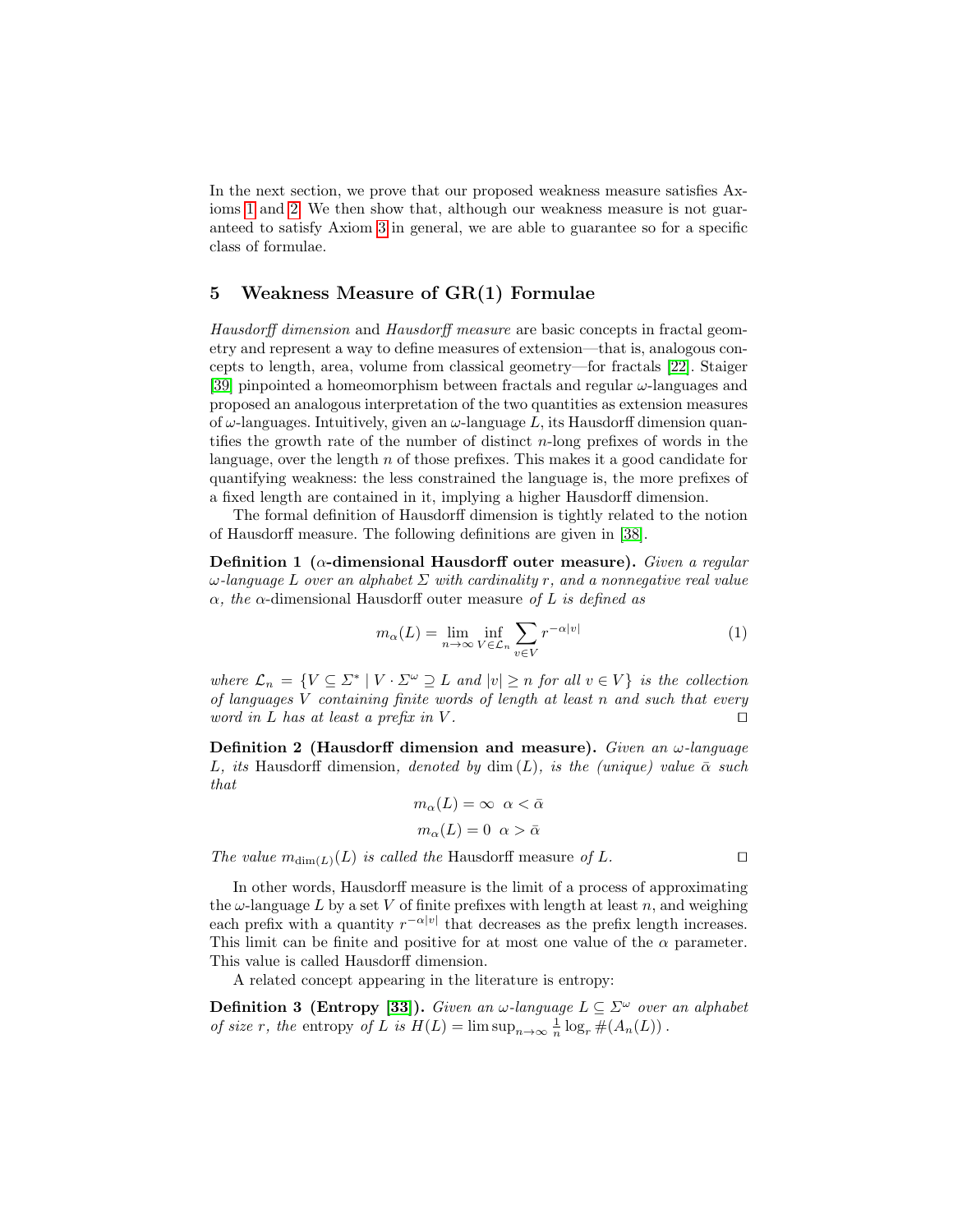It has been proved [\[33\]](#page-16-14) that the Hausdorff dimension has a close relationship with the notion of entropy: Specifically, we have dim  $(L) \leq H(L)$  in general, and  $\dim (L) = H(L)$  if L is a closed  $\omega$ -language. Details on how entropy is computed are given in Appendix [B.](#page-17-1)

When  $L$  is not closed, the general algorithm presented in [\[38,](#page-16-13)[39\]](#page-16-3) provides a more refined intuition of what is actually quantified by Hausdorff dimension, which distinguishes it from entropy. The algorithm is based on computing a Muller automaton  $\mathcal{M}_L$  accepting L with set of accepting state sets  $T_L$ . For each accepting set  $S' \in T_L$  and for each state  $s \in S'$ , consider the  $\omega$ -language  $C_{S'}$ consisting of all the infinite paths in  $\mathcal{M}_L$  starting from s and visiting no states outside S'. It can be shown that this language is closed and its entropy  $H(C_{S})$ is independent of the choice of  $s$  [\[38\]](#page-16-13). The Hausdorff dimension of  $L$  is then

<span id="page-6-2"></span>
$$
\dim(L) = \max_{S' \in T_L} H(C_{S'}) . \tag{2}
$$

Hausdorff dimension provides an ordering consistent with the weakness notion defined in Sec. [4.](#page-4-0) We can interpret it as a measure of the asymptotic degrees of freedom of an  $\omega$ -language: it quantifies how many different evolutions are allowed to an  $\omega$ -word once its run remains in an accepting subset of the Muller automaton. The example below shows how it differs from entropy.

*Example 1.* Consider the LTL formula  $\phi_1 = \mathbf{FG}_a$  over the variable set  $\mathcal{V} = \{a\}$ whose Muller automaton is shown in Fig. [1.](#page-6-0) The collection of accepting sets to which a state belongs is enclosed in curly braces. Notice that for any  $w \in$  $L(\phi_1)$  both valuations of V are allowed until w reaches the accepting state, and the satisfaction of  $Ga$  may be delayed arbitrarily. Therefore, for any finite n,  $#(A_n(L)) = 2^n$ , and thereby  $H(L(\phi_1)) = 1$ .

In this simple DMA, there is only one accepting singleton  $\{s_2\}$ . Therefore, there is only one  $C_{S'} = \{\{a\}^{\omega}\}\$  which allows only the symbol  $\{a\} \in 2^{\mathcal{V}}$ . This implies  $\#(A_n(C_{S'})) = 1$ . The Hausdorff dimension is dim  $(L(\phi_1)) = H(C_{S'}) = 0$ . This example demonstrates that the Hausdorff dimension isolates the asymptotic behaviour of  $L(\phi_1)$  as it depends only on the condition  $\mathbf{G}a$  that is eventually satisfied by any  $\omega$ -word in the  $\omega$ -language.  $\Box$ 

<span id="page-6-1"></span>The following theorem shows that Hausdorff dimension is consistent with implication (hence satisfying Axiom [1\)](#page-4-1).

**Theorem 1.** Given two LTL formulae  $\phi_1$  and  $\phi_2$  such that  $\phi_1 \rightarrow \phi_2$  is valid, dim  $(L(\phi_1)) \leq$ dim  $(L(\phi_2))$ .

<span id="page-6-0"></span>

Fig. 1: DMA of  $L(\phi_1)$ .

*Proof.* This follows from the language inclusion  $L(\phi_1) \subseteq L(\phi_2)$  and the monotonicity of Hausdorff dimension with respect to language inclusion [\[33\]](#page-16-14).

Note that Theorem [1](#page-6-1) does not exclude the situation where one formula strictly implies another, but the two languages have the same Hausdorff dimension, thus violating Axiom [3.](#page-4-3) We investigate under which conditions this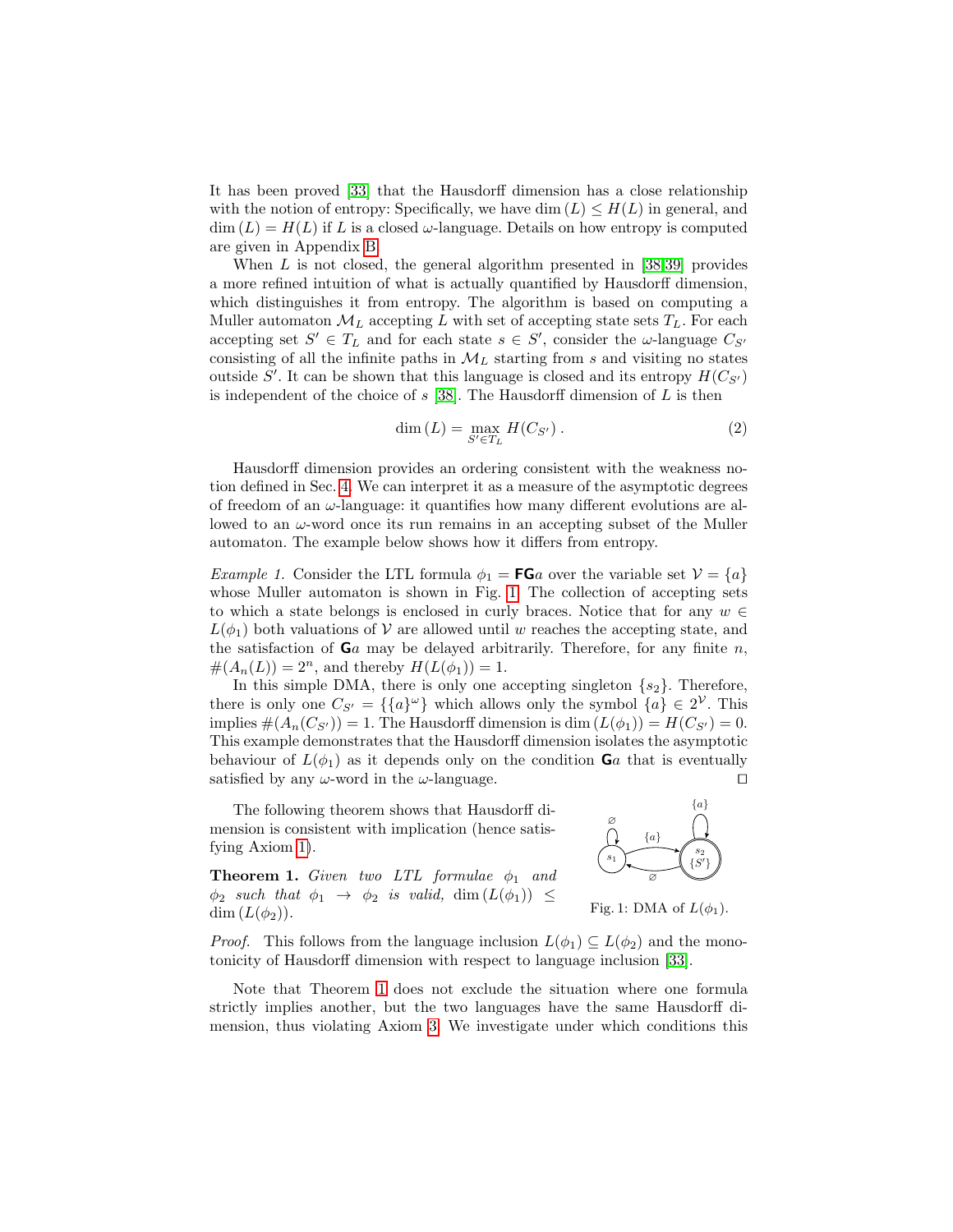can or cannot happen in the context of GR(1) formulae and provide a refined weakness measure that bounds the number of cases in which it can happen.

To this end, in what follows, we introduce a new weakness measure for  $GR(1)$ based on Hausdorff dimension. We first analyse the dimension of invariants. We then show that under the condition of strong connectedness, it is possible to distinguish between weaker and stronger invariants, in the implication sense (Sec. [5.1\)](#page-7-0). We show how, under the same condition, this measure fails to capture the impact of conjoining a fairness condition (Sec. [5.2\)](#page-8-0). To overcome this, we define a refined weakness measure for  $GR(1)$  formulae that comprises two components: the Hausdorff dimension  $(i)$  of the whole formula and  $(ii)$  of the difference language between the invariant and the fairness conditions (Sec. [5.3\)](#page-9-0).

#### <span id="page-7-0"></span>5.1 Dimension of Invariants

Consider the formula  $\phi^{inv} = GB(V \cup XV)$ . The  $\omega$ -language  $L(\phi^{inv})$  is closed. Therefore, the Hausdorff dimension of  $L(\phi^{inv})$  coincides with its entropy  $H(L(\phi^{inv}))$ and can be computed as the maximum eigenvalue of the adjacency matrix of its Büchi automaton (see Appendix [B\)](#page-17-1). From this equivalence and Definition [3,](#page-5-1) it is easy to see that in this case Hausdorff dimension satisfies Axiom [2.](#page-4-2) In general, Theorem [1](#page-6-1) may hold for invariants where

one is strictly weaker than the other and both have equal dimensions as demonstrated in the following.

<span id="page-7-3"></span>*Example 2.* Consider the variable set  $V = \{stop\}$ and the formulae  $\phi_1^{inv} = \mathsf{G}stop$  and  $\phi_2^{inv} =$  $\mathbf{G}(stop \to \mathbf{X}stop)$ . Their Büchi automata are shown in Fig. [2.](#page-7-1) Clearly  $\phi_1^{inv} \to \phi_2^{inv}$  strictly, however the two languages have the same Hausdorff dimension dim  $(L(\phi_1^{inv}) ) = \dim (L(\phi_2^{inv}) ) = 0.$ 

<span id="page-7-1"></span>

Fig. 2: DBAs of  $\phi_1^{inv}$  (top) and  $\phi_2^{inv}$  (bottom) There exists, however, a subclass of invariants for which the dimension is strictly monotonic with

respect to implication. This subclass is characterized through the concept of strong connectedness of an  $\omega$ -language. Hereafter, given a word  $w \in A(L)$ , we denote by  $S_w(L)$  the  $\omega$ -language formed by the  $\omega$ -words v such that  $wv \in L$ (that is, the suffixes allowed in L after reading  $w$ ).

Definition 4 (Strongly connected  $\omega$ -language [\[33\]](#page-16-14)). An  $\omega$ -language L is strongly connected if for every prefix  $w \in A(L)$  there exists a finite word  $v \in \Sigma^*$ such that  $S_{wv}(L) = L$ .

<span id="page-7-2"></span>In other words, an  $\omega$ -language is strongly connected if and only if there exists a strongly connected finite-state automaton which represents it [\[33\]](#page-16-14), i.e., an automaton such that given any pair of states, each of them is reachable from the other. Using this notion, in the next theorem we provide a sufficient condition over invariants for Axiom [3](#page-4-3) to be satisfied (the proof is relegated to Appendix [C\)](#page-18-0):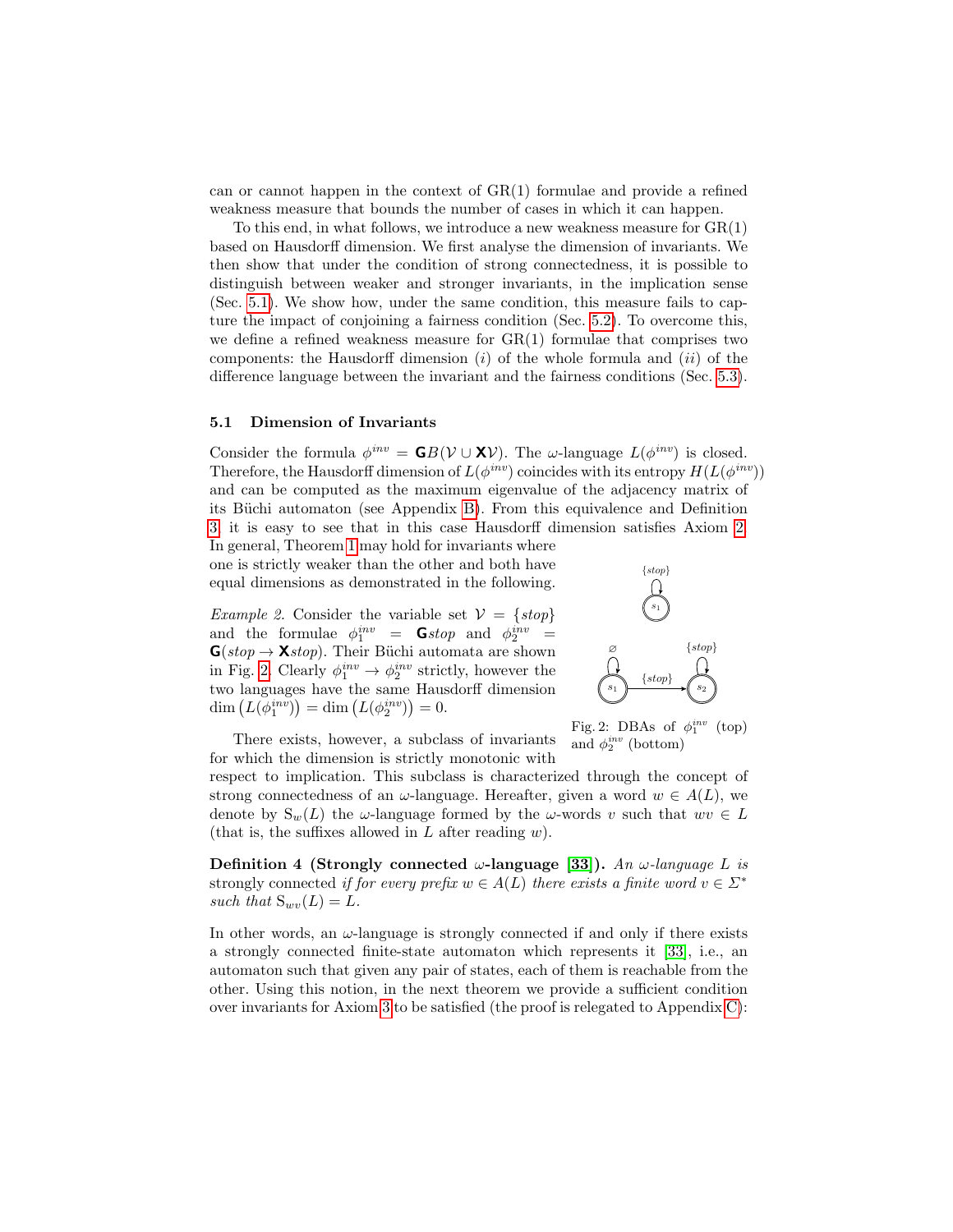**Theorem 2.** Let  $\phi_1^{inv} = \mathbf{G}B_1$  and  $\phi_2^{inv} = \mathbf{G}B_2$  be two non-empty invariants such that  $\phi_1^{inv} \to \phi_2^{inv}$  is valid,  $\phi_2^{inv} \to \phi_1^{inv}$  is not valid and  $\phi_2^{inv}$  is strongly connected. Then dim  $(L(\phi_1^{inv}) ) < dim (L(\phi_2^{inv}))$ .

An interesting kind of invariant that falls in this class is the one-state invariant, one that does not use the **X** operator:  $\phi_s^{inv} = GB(V)$  whose DBA is shown in Fig. [3.](#page-8-1) (For succinctness, the set of valuations that label a transition between the same states is denoted by the Boolean expression characterizing it.) In this case, the Hausdorff dimension has a closed form:

<span id="page-8-1"></span>

Fig. 3: DBA of a onestate invariant.

$$
\dim\left(\phi_s^{inv}\right) = \log_r \#(B(\mathcal{V}))
$$

where  $r = 2^{\#(\mathcal{V})}$  is the number of valuations of  $\mathcal V$  and  $\#(B(\mathcal{V}))$  is the number of valuations that satisfy  $B(Y)$ . Invariants of this type are clearly strongly connected and satisfy Theorem [2.](#page-7-2)

Remark 1. Typical examples of GR(1) specifications manually produced, like those of device communication protocols, make use of strongly connected environment assumptions. It is indeed natural to allow environments to be reset to their initial state after some steps. However, when specifications contain "until" operators or response patterns, the procedure to convert them into  $GR(1)$  [\[32\]](#page-16-15) may yield assumptions which are no longer strongly connected. In those cases, a problem similar to that of Example [2](#page-7-3) may arise.  $\square$ 

#### <span id="page-8-0"></span>5.2 Fairness and Fairness Complements

Consider the generic fairness condition  $\phi^{fair} = \mathbf{G} \mathbf{F} B(\mathcal{V})$  whose DBA is shown in Fig. [4.](#page-8-2) This language is not closed: take a symbol  $x \in \Sigma$  that does not satisfy  $B(V)$  and the  $\omega$ -word  $x^{\omega}$ . It is clear that  $A({x^{\omega}}) \subseteq A(L(\phi^{fair}))$ , but  $x^{\omega} \notin L(\phi^{fair})$ . We apply the algorithm in Sec. [5](#page-5-0) (cf. equation [2\)](#page-6-2) for non-closed languages. A DMA for  $L(\phi^{fair})$  can be obtained from the top DBA in Fig. [4:](#page-8-2) the accepting sets are  $S'_1 = \{q_1, q_2\}$  and  $S'_2 = \{q_2\}$ . It is easy to see that  $H(C_{S'_1}) = 1$ and  $H(C_{S'_2}) = \log_r \#(B(\mathcal{V})) \leq 1$ . Therefore, dim  $(L(\phi^{fair})) = 1$ , independently of  $B(V)$ . We conclude that fairness conditions are indistinguishable from the true constant, which also has dimension 1.

To allow for a distinction to be made, we characterize the negation of such formula. We call an LTL formula of the kind  $\phi^{cfair} = \mathsf{FG} \neg B(\mathcal{V})$  a fairness complement. The DMA of  $L(\phi^{cfair})$  is shown in the bottom of Fig. [4.](#page-8-2) The only accepting set is  $S' = \{q_2\}.$  (Notice that unlike the top one, this automaton accepts only words that stay forever in  $q_2$  from a certain step on.) The language  $C_{S'}$  (see Sec. [5\)](#page-5-0) has an entropy of  $\log_r \#(\neg B(\mathcal{V}))$ . Hence

$$
\dim (L(\phi^{cfair})) = \log_r \#(\neg B(\mathcal{V}))
$$

<span id="page-8-2"></span>



Fig. 4: DBA of  $L(\phi^{fair})$  $({\rm top})$ and DMA of  $L(\phi^{cfair})$  (bottom).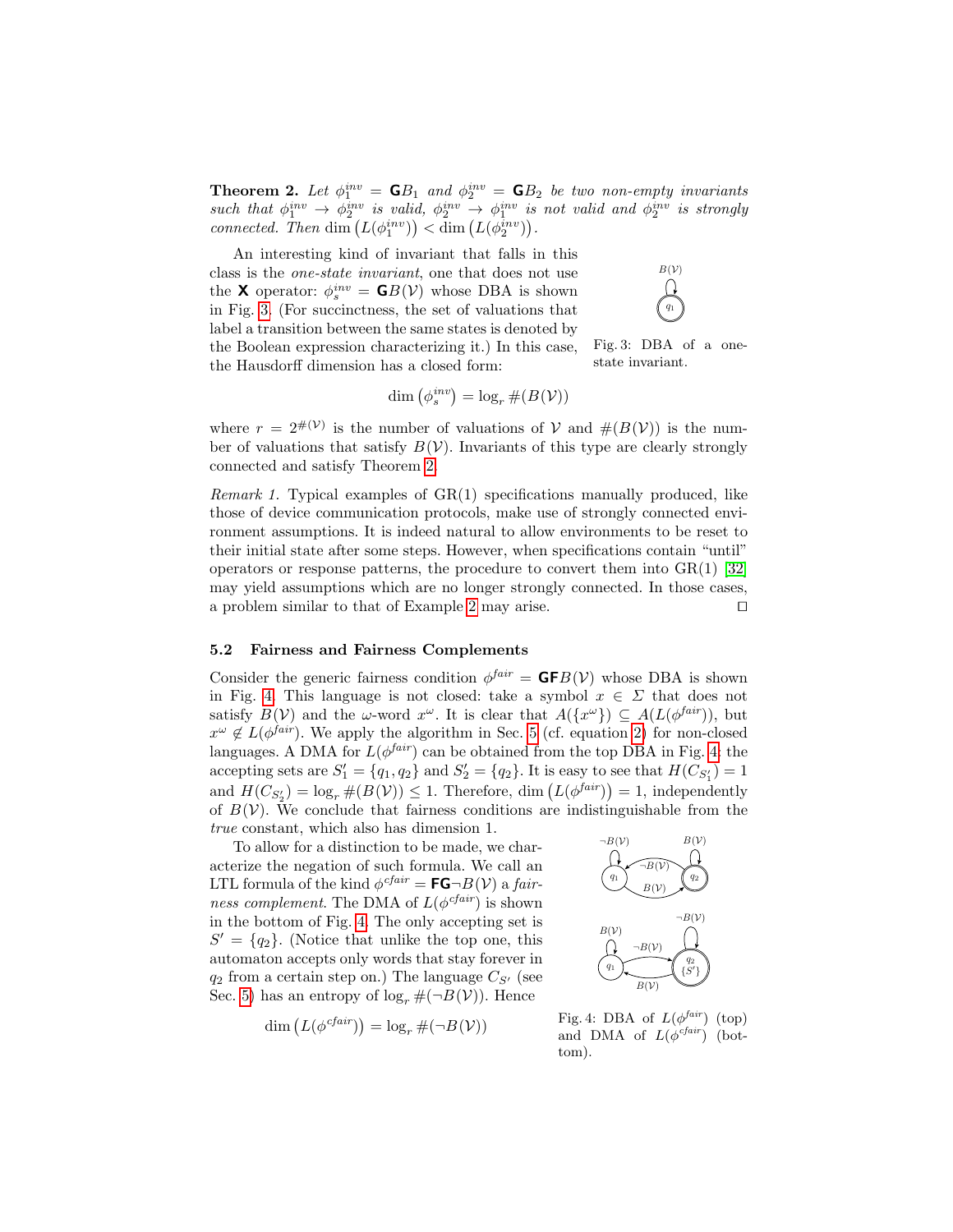where  $r = 2^{\#(\mathcal{V})}$ . Notice that  $C_{S'}$  is the language of the formula  $\mathbf{G} \neg B(\mathcal{V})$ , which is an "asymptotic" condition of  $\phi^{cfair}$ . As observed previously, Hausdorff dimension is strictly monotonic for one-state invariants. Therefore, the weakness of fairness complements can be ranked in terms of the Hausdorff dimension, allowing to compare fairness conditions as follows:

**Theorem 3.** Let  $\phi_1^{fair}$  and  $\phi_2^{fair}$  be two fairness conditions such that  $\phi_1^{fair} \rightarrow$  $\phi_2^{fair} \textit{ is valid and } \phi_2^{fair} \rightarrow \phi_1^{fair} \textit{ is not valid. Then} \dim \left( L(\neg \phi_1^{fair}) \right) > \dim \left( L(\neg \phi_2^{fair}) \right).$ 

In other words, the stronger a fairness formula is, the weaker its complement and thereby the higher its dimension.

#### <span id="page-9-0"></span>5.3 Dimension Pairs for GR(1) Formulae

Consider a generic GR(1) formula  $\phi = \phi^{init} \wedge \phi^{inv} \wedge \bigwedge_{i=1}^{m} \phi_i^{fair}$ . We show through an example that even when  $\phi^{inv}$  is strongly connected, Hausdorff dimension may not distinguish between weaker and stronger fairness conditions in the implication sense. This problem has been also pointed out in [\[6\]](#page-15-9).

<span id="page-9-1"></span>Example 3. Consider the two formulae over the variables  $V = \{a, b\}$ :  $\phi_1 = \mathbf{G}(a \to \mathbf{X}b) \wedge \mathbf{G} \mathbf{F}a$  and  $\phi_2 = \mathbf{G}(a \to \mathbf{X}b) \wedge \mathbf{G}$ Fb. The same invariant appears in both, and thereby have the same Hausdorff dimension, but the fairness condition in  $\phi_2$  is always satisfied when the fairness condition of  $\phi_1$  is satisfied, by virtue of the invariant itself. However, the  $ω$ -word  ${b}^ω$  satisfies  $φ_2$  but not  $φ_1$ . So,  $φ_1$  implies  $\phi_2$  but not vice versa.

The language of both formulae is not closed. The Muller automata of  $\phi_1$  and  $\phi_2$  are shown at the top and bottom, respectively, in Fig. [5.](#page-9-2) In both automata, there is an accepting set that covers the entire state space  $(S'_2 \text{ in } L(\phi_1) \text{ and } S'_6 \text{ in } L(\phi_2)$ . It is possible to show that the maximum  $H(C_{S})$  of equation [\(2\)](#page-6-2) is achieved exactly for these accept-

<span id="page-9-2"></span>

ing sets [\[33,](#page-16-14)[8\]](#page-15-18). The  $\omega$ -languages  $C_{S'_2}$  in  $L(\phi_1)$  and  $C_{S'_6}$  in  $L(\phi_2)$  both coincide with the language of the invariant alone. Therefore,

Fig. 5: DMAs of  $\phi_1$  (top) and  $\phi_2$  (bottom) of Example [3.](#page-9-1)

$$
\dim (\phi_1) = \dim (\phi_2) = \dim (L(G(a \to \mathbf{X}b))) \ \Box
$$

To distinguish between the two formulae, we exploit the fact that the complement of a fairness condition is a formula of the kind  $FGB(V)$  which can be compared through Hausdorff dimension. Therefore, we propose a weakness measure which consists of two components: one related to the whole formula and one measuring the  $\omega$ -language excluded from the invariant by the addition of the fairness conditions.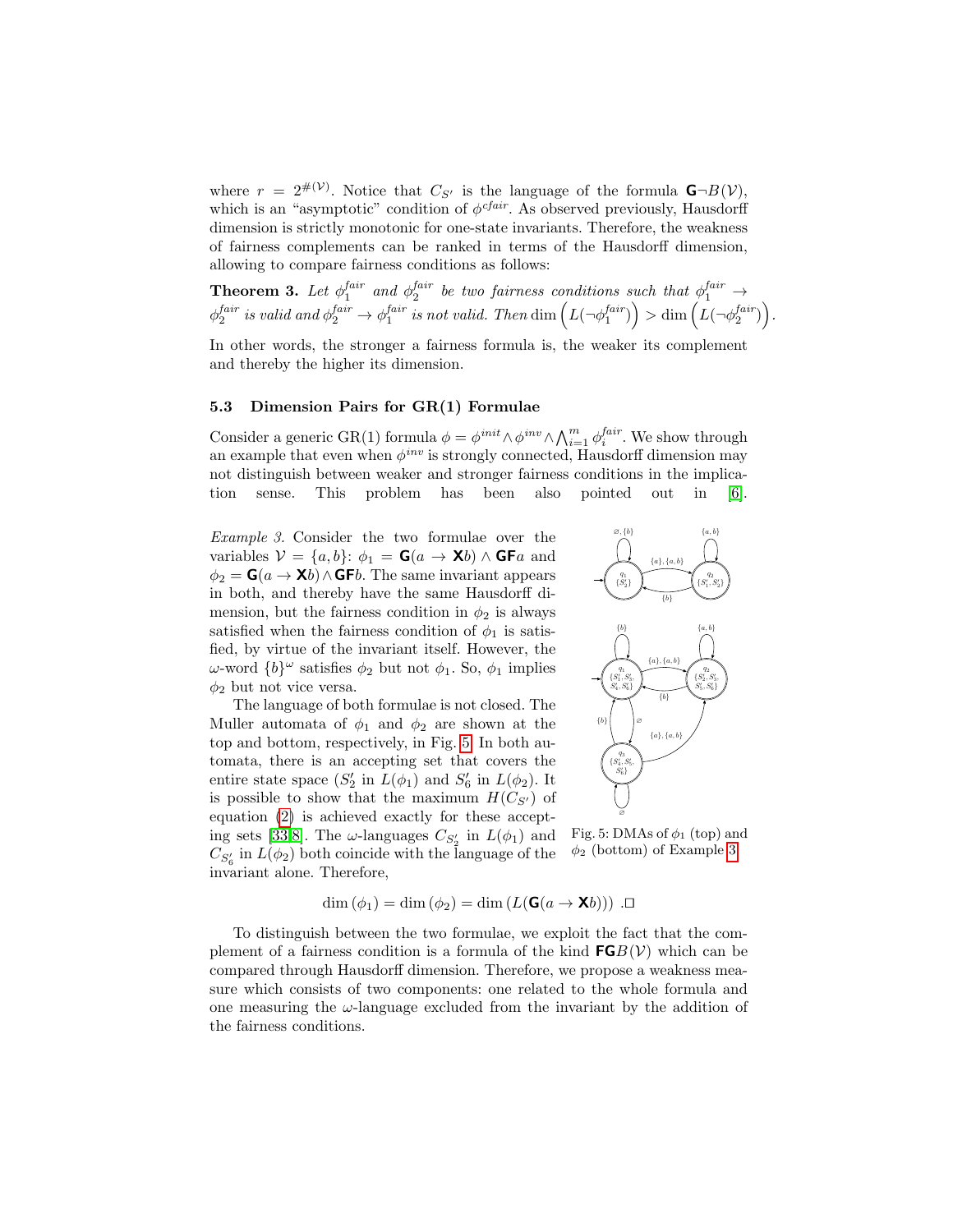**Definition 5 (Weakness).** The weakness of a GR(1) formula  $\phi = (\phi^{init} \wedge \phi^{init})$  $\phi^{inv} \bigwedge_{i=1}^m \phi_i^{fair}$  is a pair of numbers  $d(\phi) = (d_1(\phi), d_2(\phi))$  such that  $d_1(\phi)$  is the Hausdorff dimension of  $L(\phi)$ ; and  $d_2(\phi)$  is the Hausdorff dimension of  $L(\phi^c)$  =  $L(\phi^{init} \wedge \phi^{inv} \wedge \bigvee_{i=1}^{m} \phi_i^{cfair})$ , where  $\phi_i^{cfair} = \neg \phi_i^{fair}$ . The following partial ordering is defined based on the weakness measure: If  $d^i = (d_1^i, d_2^i)$ , with  $i \in 1, 2$  are weakness measures for two  $GR(1)$  formulae, then  $d^1 < d^2$  if  $d_1^1 < d_1^2$  or  $d_1^1 = d_1^2$ and  $d_2^1 > d_2^2$ .

We apply below this weakness measure to the formulae in Example [3.](#page-9-1)

<span id="page-10-0"></span>*Example 4.* To compute  $d_2$ , let us define  $\phi_1^c$  =  $\mathbf{G}(a \rightarrow \mathbf{X}b) \wedge \mathbf{F}\mathbf{G}\neg a$  and  $\phi_2^c = \mathbf{G}(a \rightarrow \mathbf{X}b) \wedge \mathbf{G}(a \rightarrow \mathbf{X}b)$  $FG\neg b$ . The DMAs of the resulting languages are shown respectively in Fig. [6.](#page-10-1) Each of them has just one accepting singleton, so the computation of the Hausdorff dimension is straightforward:  $\dim (\phi_1^c) = \frac{1}{2}$  and  $\dim (\phi_2^c) = 0$ . In summary, since  $\phi_1$  is more restrictive than  $\phi_2$ , the Hausdorff dimension of the  $\omega$ -language cut out by GFa is higher than the Hausdorff dimension of the behaviours excluded by  $GFb$ .  $\square$ 

<span id="page-10-1"></span>

The following theorem justifies the use of this dimension pair for weakness quantification when the formulae have the same invariant.

Fig. 6: DMAs of  $\phi_1^c$  (top) and  $\phi_2^c$ (bottom) of Example [4.](#page-10-0)

**Theorem 4.** Let  $\phi_1 = \phi^{inv} \wedge \bigwedge_{i=1}^m \phi_{1,i}^{fair}$  and  $\phi_2 = \phi^{inv} \wedge \bigwedge_{j=1}^l \phi_{2,j}^{fair}$ , such that  $\phi_1 \rightarrow \phi_2$ . Then  $d_1(\phi_1) = d_1(\phi_2)$  and  $d_2(\phi_1) \geq d_2(\phi_2)$ .

*Proof.* Since  $\phi_1 \to \phi_2$ ,  $L(\phi_1) \subseteq L(\phi_2)$ . Furthermore, for  $i = 1, 2, L(\phi_i) =$  $L(\phi^{inv}) \cap L(\bigwedge_{j=1}^{m} \phi^{fair}_{i,j})$ . Therefore,  $L(\phi^{inv}) \backslash L(\bigwedge_{j=1}^{m} \phi^{fair}_{1,j}) \supseteq L(\phi^{inv}) \backslash L(\bigwedge_{j=1}^{l} \phi^{fair}_{2,j})$ , i.e.,  $L(\phi_1^c) \supseteq L(\phi_2^c)$ . Then, by Theorem [1,](#page-6-1)  $\dim(\phi_2^c) \leq \dim(\phi_1^c)$ , finishing the proof.  $\overline{\phantom{a}}$ 

Therefore, given two formulae with the same invariant, we deem the formula with lower  $d_2$  weaker.

Regarding formulae with the same  $d_1$  and different invariants, we justify heuristically the same order relation. We first note that the Hausdorff dimension of a countable union of  $\omega$ -languages, as noted in [\[39\]](#page-16-3), is

$$
\dim\left(\bigcup_i L_i\right) = \sup_i \dim\left(L_i\right).
$$

This property is known as the countable stability of Hausdorff dimension. This implies that for any formula  $\phi$ , if  $d_2(\phi) \leq d_1(\phi)$  then

$$
\dim (L(\phi^{inv})) = \dim (L(\phi) \cup L(\phi^c)) = \dim (L(\phi)).
$$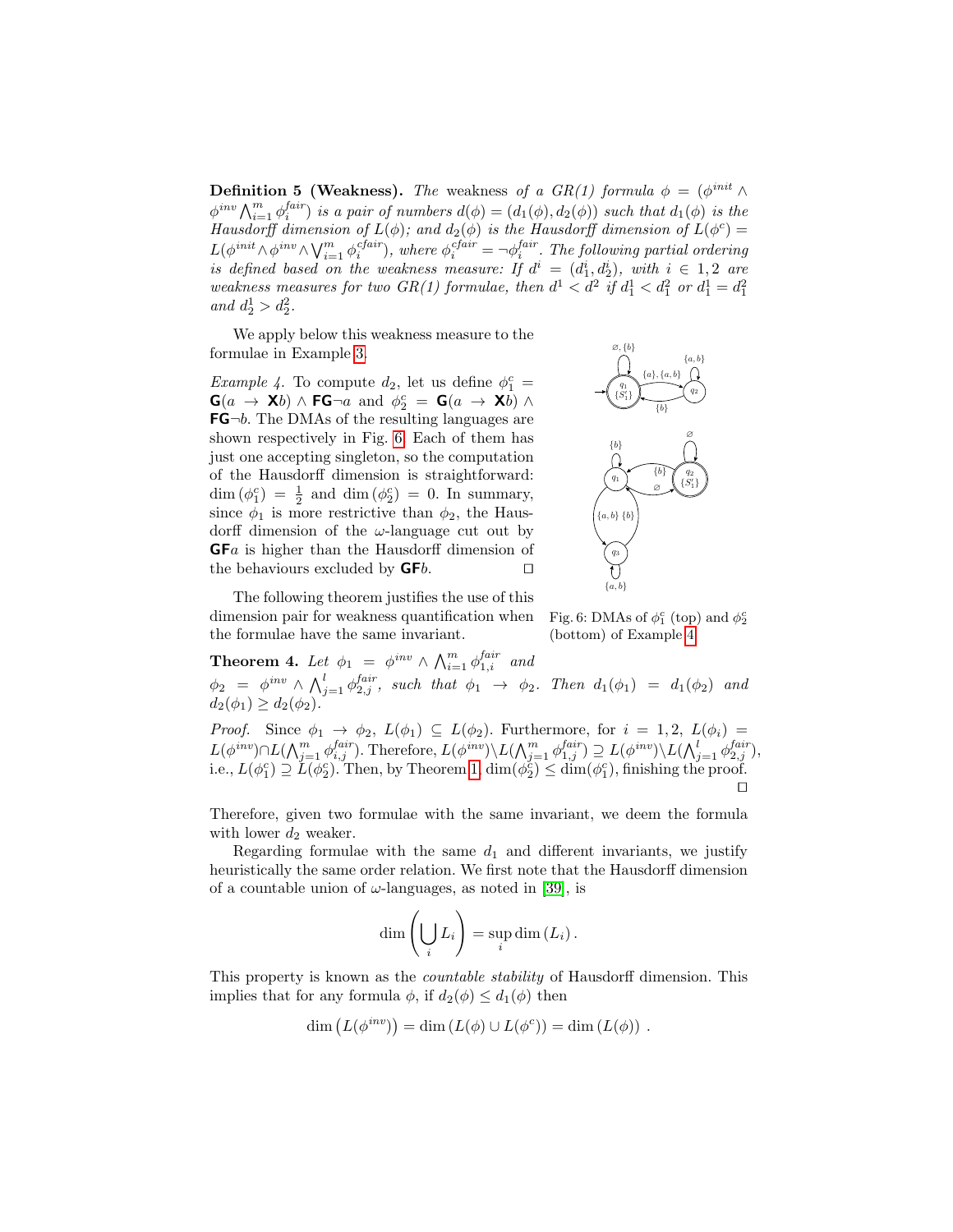So, if for two formulae,  $\phi_1$  and  $\phi_2$ , we have  $d_1(\phi_1) = d_1(\phi_2) > d_2(\phi_1) > d_2(\phi_1)$ , this can be interpreted as the two invariants having the same dimension and the fairness condition of  $\phi_1$  removing more behaviours than the fairness condition of  $\phi_2$ . In this sense,  $\phi_2$  is weaker than  $\phi_1$ . This justifies intuitively our weakness definition and the associated partial ordering. In Sec. [6,](#page-12-0) we illustrate applications of this order relation for comparing GR(1) assumptions.

The computation of  $d_2(\phi)$  for a generic  $\phi$  with m fairness conditions can be reduced to the case of a single fairness condition. Based on the countable stability of Hausdorff dimension, we have

$$
d_2(\phi) = \sup_{i=1,\dots,m} d_2(\phi^{init} \wedge \phi^{inv} \wedge \phi_i^{cfair}).
$$

<span id="page-11-0"></span>Furthermore, the case of a single fairness condition can be further reduced to computing the Hausdorff dimension of an invariant by the following theorem.

**Theorem 5.** Given a formula  $\phi^c = \mathbf{G}B^{inv}(\mathcal{V} \cup \mathbf{X}\mathcal{V}) \wedge \mathbf{FG} \neg B^{fair}(\mathcal{V})$  we have

$$
\dim(L(\phi^c)) = \dim(L(\mathbf{G}(B^{inv} \wedge \neg B^{fair}))) \ .
$$

Proof sketch (full proof is presented in Appendix [D\)](#page-20-1). Since  $L(\phi^c)$  is not closed, the Hausdorff dimension must be computed from a DMA. The proof (given in Appendix [D\)](#page-20-1) consists in showing that the DMA's accepting subsets correspond to the automaton of an  $\omega$ -language where both  $B^{inv}$  and  $B^{fair}$  are satisfied at every step. This property is a generalization of the observation made in Sec. [5.2](#page-8-0) about the Hausdorff dimension of fairness complements.  $\Box$ 

#### 5.4 Initial Conditions

Consider  $\phi^{init} = B(V)$ . An expression of this form constrains only the first symbol of the  $\omega$ -words in  $L(\phi^{init})$ . For the same reason as  $\phi^{fair}$  in Sec. [5.2,](#page-8-0)  $L(\phi^{init})$  is closed, and therefore its dimension can be computed via its entropy. By applying the definition of entropy, it is easy to see that, similarly to the unconstrained language  $L(true)$ ,

$$
\dim\left(L(\phi^{init})\right) = 1.
$$

Consider now a formula  $\phi = \phi^{init} \wedge \phi^{inv}$ . A DBA B for  $L(\phi)$  can be computed from a DBA  $\mathcal{B}_{inv}$  of  $L(\phi^{inv})$  by removing all transitions starting from its initial state whose labels do not satisfy  $B(V)$ . The resulting automaton may leave out parts of  $\mathcal{B}_{inv}$  that are no longer reachable from the initial state. This does not happen if  $L(\phi^{inv})$  is strongly connected, as in that case any non-initial state in  $B_{inv}$  is reachable from any other state. In this case

$$
\dim (\phi) = \dim (\phi^{inv}).
$$

This implies that the initial conditions do not affect the Hausdorff dimension and hence cannot be always ordered by our weakness measure. This is acceptable since typically, in applications like assumptions refinement, the focus is in assessing invariants or fairness conditions rather than initial conditions [\[29\]](#page-16-16).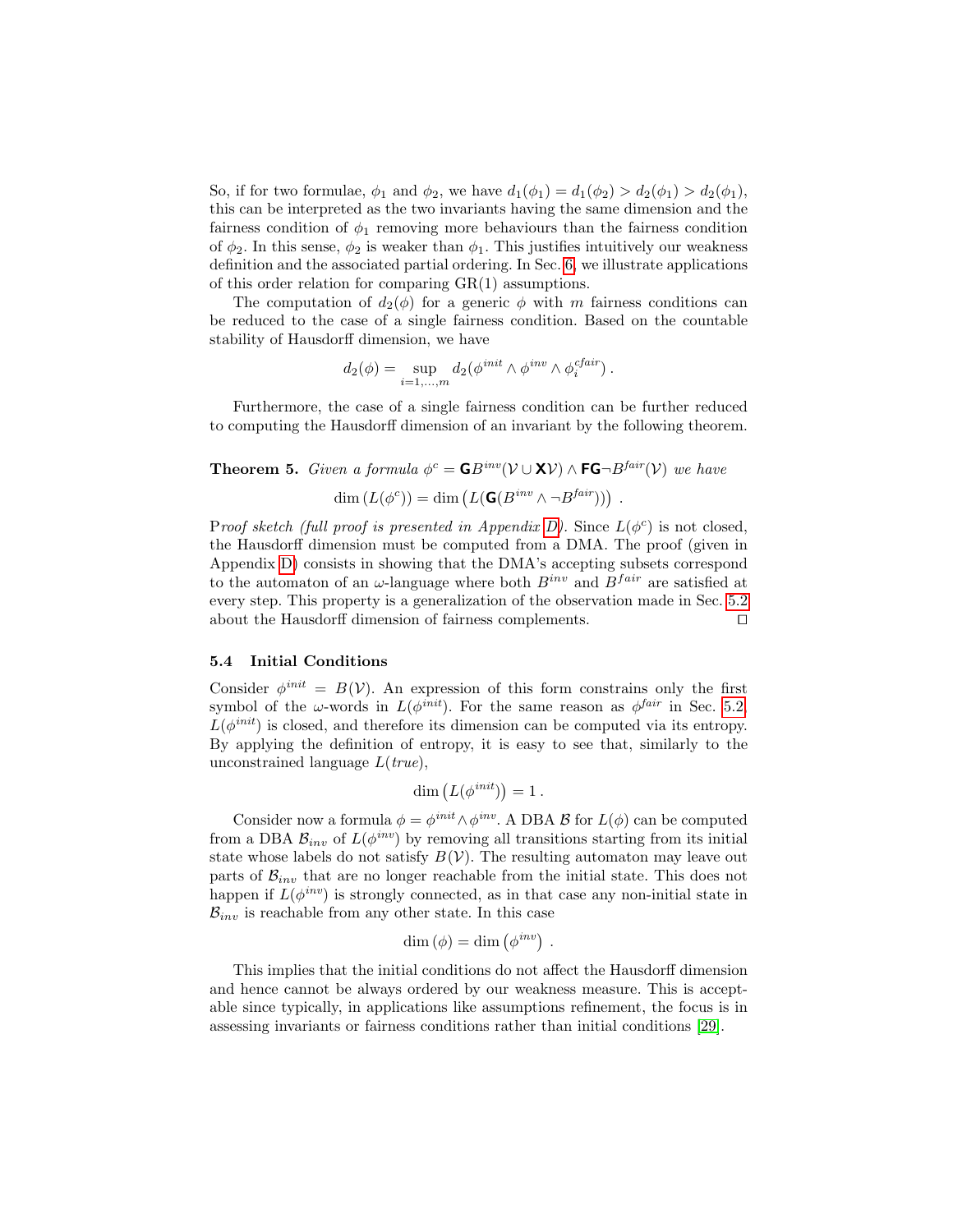#### <span id="page-12-0"></span>6 Evaluation

We evaluate here the weakness measure through applications to benchmarks within the assumptions refinement domain, demonstrating its usefulness in distinguishing weakness of different formulae, and discussing the computation time bottlenecks. (In Appendix [E,](#page-20-0) we report on our evaluation within another application domain, namely quantitative model checking.)

To this aim, we implemented the weakness measure computation for  $GR(1)$ specifications in Python 2.7 and made it publicly available in [\[1\]](#page-15-10). Our implementation makes use of the Spot tool [\[20\]](#page-16-17) for LTL-to-automata conversion. We integrated the weakness computation algorithm within two state-of-theart counterstrategy-guided assumptions refinement approaches [\[15,](#page-15-2)[4\]](#page-15-1) (the implementations are available in [\[1\]](#page-15-10).) Both approaches are based on an iterative procedure of realizability checking and specification refinement: in each iteration, the procedure checks if the current assumptions are sufficient to ensure realizability. If not, a counterstrategy is generated from which a new refinement (i.e., an initial condition, an invariant or a fairness condition that excludes the counterstrategy) is computed and added to the set of available assumptions.

We conducted experiments on two benchmarks for  $GR(1)$  assumptions refinement, namely the specifications of a lift controller and of the AMBA-AHB protocol for device communications in its versions for two, four and eight master devices [\[12,](#page-15-4)[4](#page-15-1)[,29\]](#page-16-16). The lift controller example specifies a controller for a lift with three floors: the Boolean variable  $b_i$  denote the state of the button on floor i; the Boolean variable  $f_i$  is true iff the lift is at floor i. For more details on the initial assumptions  $\phi^{\mathcal{E}}$  see [\[4\]](#page-15-1). The AMBA-AHB protocol provides signals for requesting access to a bus (*hbusreq<sub>i</sub>*), for granting access (*hgrant<sub>i</sub>*), for signalling the termination of a communication (hready), and for identifying the current owner of the bus (hmaster). Other signals are detailed in [\[12\]](#page-15-4). To our knowledge, the AMBA08 specification is one of the biggest benchmarks available in this field, with 55 binary variables, 28 initial assumptions and 157 guarantees.

Owing to space limitations, we focus below only on our application to [\[15\]](#page-15-2), and discuss three cases highlighting features of our weakness measure:  $(i)$  in the first example, we demonstrate the relationship between weakness and implication;  $(ii)$  second, we consider cases when two formulae are not comparable by implication but can be ranked with our measure; and  $(iii)$  we discuss the case of formulae equally constraining the environment, which have equal ranking according to our measure. We refer the reader to [\[1\]](#page-15-10) for the complete results.

Relation between weakness and implication. Consider the lift controller example. Two refinements computed by the automated approach in [\[15\]](#page-15-2) are:  $\phi_1 = \mathbf{G}((\neg b_1 \wedge \neg b_2 \wedge \neg b_3) \rightarrow \mathbf{X}(b_1 \vee b_2 \vee b_3));$  and  $\phi_2 = \mathbf{GF}(b_1 \vee b_2 \vee b_3).$ The first forces one of the buttons to be pressed at least every second step in a behaviour. The second forces one of the buttons to be pressed infinitely often in a behaviour. It clear that  $\phi_1$  implies  $\phi_2$ . We compare the assumptions obtained by refining the original assumptions with the first one and with the second one:  $d(\phi^{\mathcal{E}} \wedge \phi_1) = (0.7746, 0)$  and  $d(\phi^{\mathcal{E}} \wedge \phi_2) = (0.7925, 0.5)$ . Notice that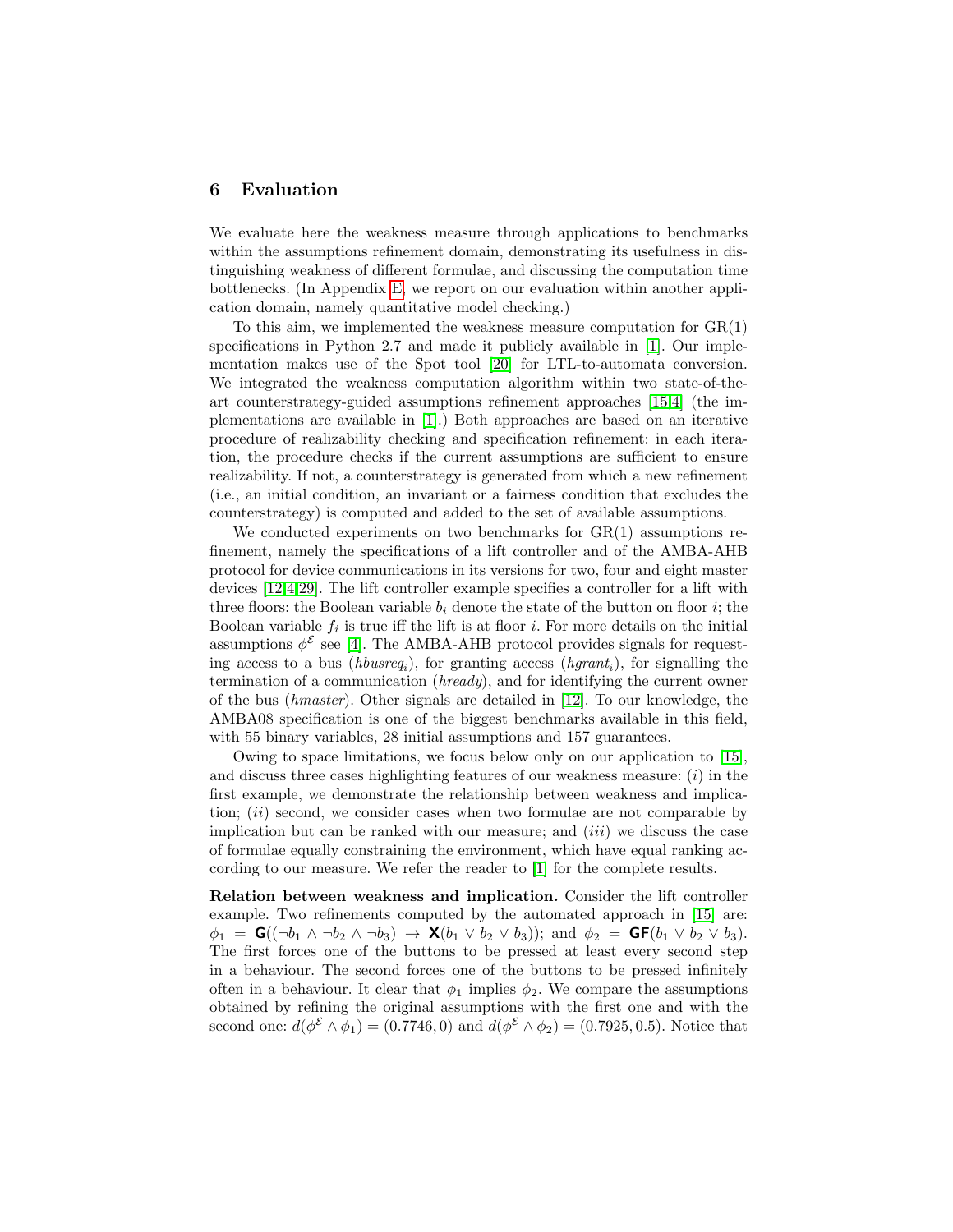$d_1(\phi^{\mathcal{E}} \wedge \phi_1) < d_1(\phi^{\mathcal{E}} \wedge \phi_2)$  and this is consistent with the fact that  $\phi_1$  is stronger than  $\phi_2$ . Consider now the two fairness refinements:  $\phi_2 = \mathsf{GF}(b_1 \vee b_2 \vee b_3)$ ; and  $\phi_3 = \text{GF}b_1$ . We have  $d(\phi^{\mathcal{E}} \wedge \phi_2) = (0.7925, 0.5)$  and  $d(\phi^{\mathcal{E}} \wedge \phi_3) = (0.7925, 0.695)$ . Here,  $d_1$  is equal for both formulae and  $d_2(\phi^{\varepsilon} \wedge \phi_2) < d_2(\phi^{\varepsilon} \wedge \phi_3)$ ; this is consistent with the fact that  $\phi_2$  is weaker than  $\phi_3$ .

Formulae incomparable via implication. Consider  $\phi_3$  above and  $\phi_4$  = **GF**( $b_2 \vee b_3$ ). Neither implies the other. However, it is reasonable to argue that  $\phi_4$ is less restrictive than  $\phi_3$ : while  $\phi_3$  constrains exactly one button to be pressed infinitely often,  $\phi_4$  allows the extra choice of which one (out of two). This intuition is indeed reflected by our computed weakness metric:  $d(\phi^{\varepsilon} \wedge \phi_3) = (0.7925, 0.695)$ and  $d(\phi^{\varepsilon} \wedge \phi_4) = (0.7925, 0.5975)$ . This expresses the notion that  $\phi_4$  removes less behaviours from  $\phi^{\mathcal{E}}$  than  $\phi_3$ .

Our weakness measure can help spotting asymmetries between assumptions that are syntactically equal but constrain semantically different variables. Consider an extended version of the lift controller example including the input variable alarm and the output variable stop: whenever alarm is set to high, the lift enters a stop state where it does not move from the floor it is at. The specification of this system is given in the Appendix [F.](#page-21-0) Computing the weakness of the two refinements  $\phi_5 = \mathbf{G} \neg b_1$  and  $\phi_6 = \mathbf{G} \neg \text{alarm yields } d(\phi^{\mathcal{E}} \land \phi^{\mathcal{S}} \land \phi_5) = (0.3694, 0.3207)$ and  $d(\phi^{\mathcal{E}} \wedge \phi^{\mathcal{S}} \wedge \phi_6) = (0.3746, 0.3346)$ . This is consistent with the intuition that the former assumption excludes a part of the desirable system behaviors (all the ones that allow it to reach floor 1), while the latter excludes only the error traces ending in the stop state, being then a weaker restriction on the combined behaviors of the controller and the environment.

The following two assumptions refinements are computed for the AMBA-AHB case study with two masters:  $\psi_1 = \mathbf{G}(\neg \text{hbusreq}_1 \vee \mathbf{X}(\text{hready} \vee \neg \text{hbusreq}_1));$ and  $\psi_2 = \mathbf{G}((\neg hgrant_1 \wedge \text{hready} \wedge \text{hbusreq}_1) \rightarrow \mathbf{X}(\neg \text{hready} \vee \neg \text{hbusreq}_1)).$  As in the case of the lift example, neither formula implies the other. The weakness of the resulting assumptions is:  $d(\psi^{\mathcal{E}} \wedge \psi_1) = (0.9503, 0.9068)$  and  $d(\psi^{\mathcal{E}} \wedge \psi_2) =$ (0.9607, 0.9172). The refinement  $\psi_2$  is weaker than  $\psi_1$ . Such insight into their weakness could be used to guide the refinement approach  $(e.g., [4,15])$  $(e.g., [4,15])$  $(e.g., [4,15])$  $(e.g., [4,15])$  in choosing to only refine those assumptions that may lead to weaker specifications, for instance further refining  $\psi_2$  rather than  $\psi_1$ .

Consistency between equally constraining formulae. Consider the AMBA-AHB protocol with eight masters and the two alternative refinements:  $\theta_1$  = **GF**( $hmaster_0 \vee \neg hbusreq_1$ ); and  $\theta_2 = \mathbf{GF}(hmaster_1 \vee \neg hbusreq_2)$ . Clearly the two alternatives express the same kind of constraint on different masters. Since the two masters do not have priorities over each other, expectedly the two refinements have the same weakness:  $d(\theta^{\mathcal{E}} \wedge \theta_1) = d(\theta^{\mathcal{E}} \wedge \theta_2) = (0.9396, 0.9214)$ .

Performance. The time taken to compute the weakness measure for each refinement (computed via the approach in [\[15\]](#page-15-2)) was consistently less than 1 minute for the lift controller, AMBA02, and AMBA04 case studies. The time needed on a representative subset of refinements from the AMBA08 example is shown in Fig. [7](#page-14-1) as a function of the number of  $GR(1)$  conjuncts in the assumptions.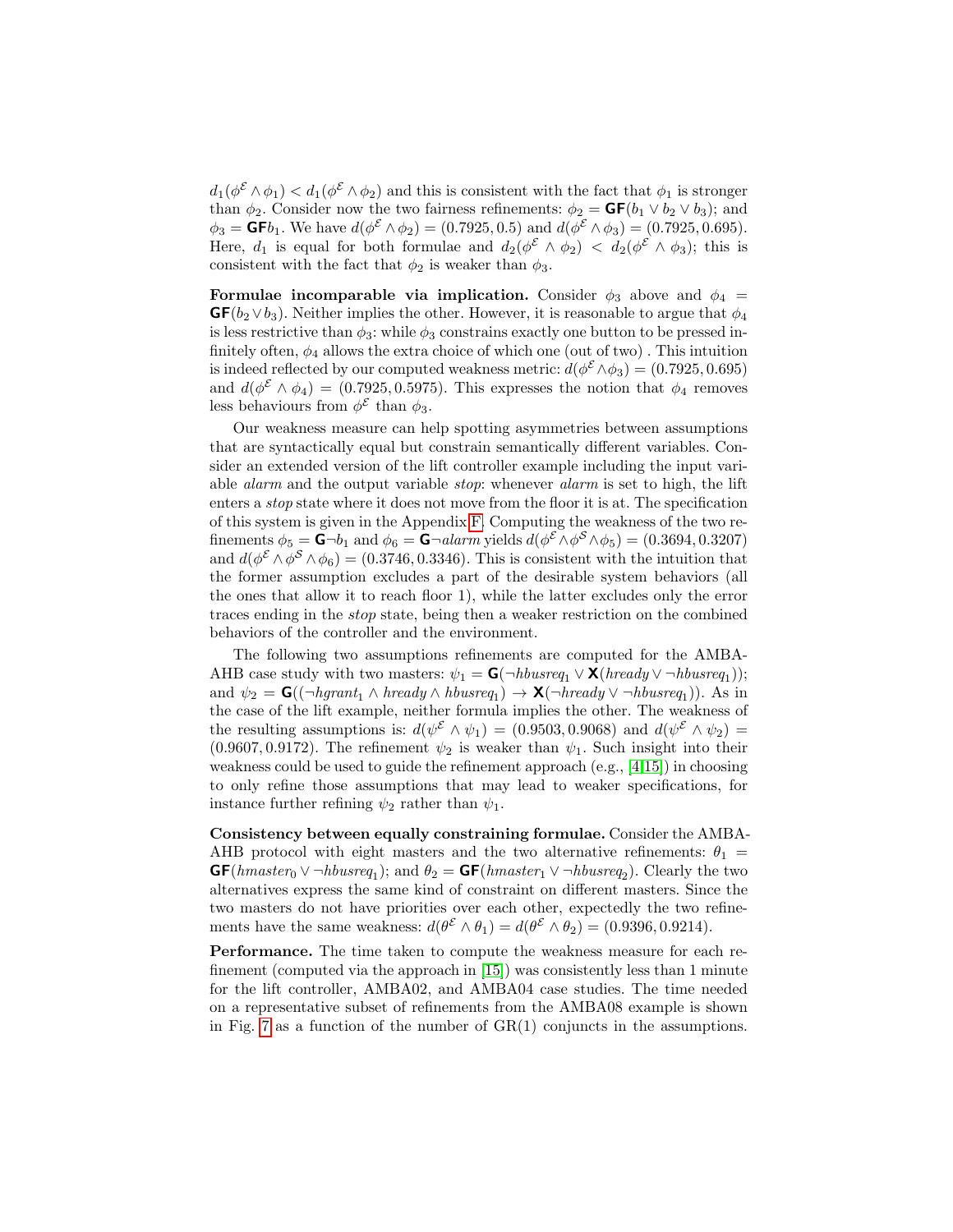The subset comprises a path from the root of the refinement tree (initial assumptions) to one of the 128 leaves. We observed that 126 of the 128 leaves showed similar performance as the one reported in figure; two of them, instead, took around 6700s. Notice that over 99% of the time is spent on DMA computation, and the remaining time is employed on eigenvalue computation.

When using implication to check whether a formula  $\phi_1$  implies another formula  $\phi_2$ , it is necessary to produce two automata, one for  $L(\phi_1) \cap L(\neg \phi_2)$  and one for  $L(\phi_2) \cap$  $L(\neg \phi_1)$ , and then run an emptiness check on each of them. When comparing k formulae, this operation must be repeated for  $O(k^2)$  pairs of formulae. On the other hand, for a set of formulae containing at most m fairness conditions, our weakness measure requires  $m + 1$  DMA computations, yielding  $O(mk)$  au-

<span id="page-14-1"></span>

Fig. 7: Execution time of weakness computation for AMBA08

tomata needed for comparing k formulae. In this respect, the advantage of our weakness measure resides in the reduced number of DMA computations with respect to implication. The price to pay is that some pairs of formulae distinguishable via implication may produce the same weakness value, as noted above.

## <span id="page-14-0"></span>7 Conclusion

In this paper we proposed a new measure for assessing the weakness of  $GR(1)$  formulae quantitatively and demonstrated its application in the context of weakest assumptions refinement for  $GR(1)$  controller synthesis. We showed that strong connectedness of invariants is a sufficient requirement to guarantee that our measure distinguishes between stronger and weaker formulae in the implication sense. We introduced a component to the measure which allows one to compare formulae with the same dimension based on the weakness of their fairness conditions. The major limitation of the approach is the need for deterministic automata to be produced, which induces high computation time because of the determinization process [\[21\]](#page-16-18).

As part of our future work, we plan to explore the possibility of refining the weakness relation by including Hausdorff measure in the definition, since Hausdorff measure can distinguish between stronger and weaker ω-languages in case they are not strongly connected [\[33\]](#page-16-14). We also intend to investigate algorithms for computing—or approximating at a controlled accuracy—Hausdorff dimension on nondeterministic automata.

Acknowledgments The support of the EPSRC HiPEDS CDT (EP/L016796/1) is gratefully acknowledged.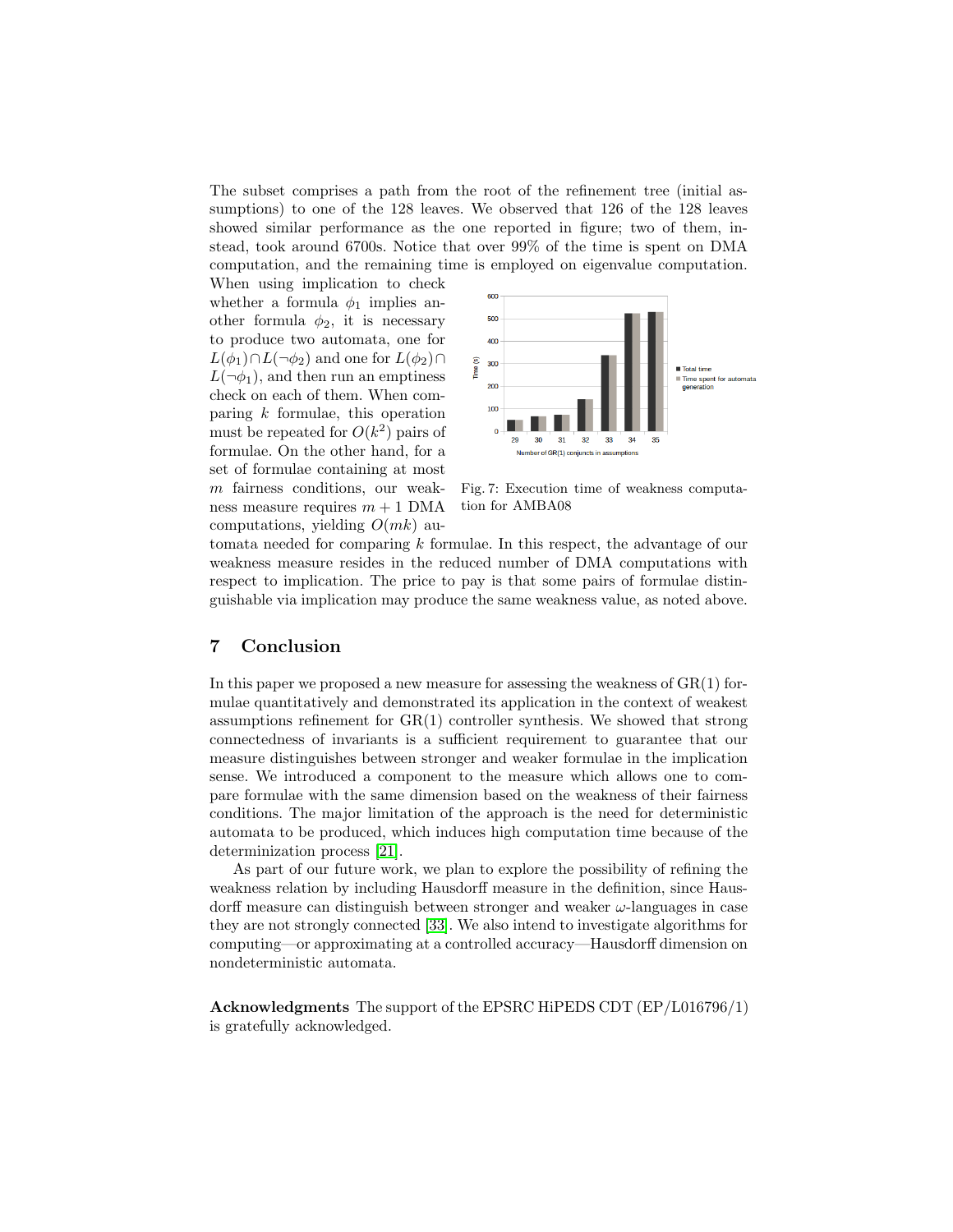#### References

- <span id="page-15-10"></span>1. <https://gitlab.doc.ic.ac.uk/dgc14/WeakestAssumptions>
- <span id="page-15-17"></span>2. Albarghouthi, A., Dillig, I., Gurfinkel, A.: Maximal specification synthesis. ACM SIGPLAN Notices 51(1), 789–801 (2016)
- <span id="page-15-14"></span>3. Almagor, S., Avni, G., Kupferman, O.: Automatic Generation of Quality Specifications. In: Computer Aided Verification. pp. 479–494 (2013)
- <span id="page-15-1"></span>4. Alur, R., Moarref, S., Topcu, U.: Counter-strategy guided refinement of GR(1) temporal logic specifications. In: Formal Methods in Computer-Aided Design. pp. 26–33 (2013)
- <span id="page-15-3"></span>5. Alur, R., Moarref, S., Topcu, U.: Pattern-Based Refinement of Assume-Guarantee Specifications in Reactive Synthesis. In: Tools and Algorithms for the Construction and Analysis of Systems. pp. 501–516 (2015)
- <span id="page-15-9"></span>6. Asarin, E., Blockelet, M., Degorre, A.: Entropy model checking. In: 12th Workshop on Quantitative Aspects of Programming Languages - Joint with European Joint Conference On Theory and Practice of Software (2014)
- <span id="page-15-11"></span>7. Asarin, E., Blockelet, M., Degorre, A., Dima, C., Mu, C.: Asymptotic behaviour in temporal logic. In: Joint Meeting CSL/LICS. pp. 1–9. ACM Press (2014)
- <span id="page-15-18"></span>8. Berman, A., Plemmons, R.: Nonnegative Matrices in the Mathematical Sciences. Society for Industrial and Applied Mathematics (1994)
- <span id="page-15-12"></span>9. Bloem, R., Chatterjee, K., Henzinger, T.A., Jobstmann, B.: Better Quality in Synthesis through Quantitative Objectives. In: Computer Aided Verification, pp. 140–156 (2009)
- <span id="page-15-16"></span>10. Bloem, R., Cimatti, A., Greimel, K., Hofferek, G., Könighofer, R., Roveri, M., Schuppan, V., Seeber, R.: RATSY A New Requirements Analysis Tool with Synthesis. In: Computer Aided Verification, pp. 425–429 (2010)
- <span id="page-15-5"></span>11. Bloem, R., Galler, S., Jobstmann, B., Piterman, N., Pnueli, A., Weiglhofer, M.: Specify, Compile, Run: Hardware from PSL. Electronic Notes in Theoretical Computer Science 190(4), 3–16 (2007)
- <span id="page-15-4"></span>12. Bloem, R., Jobstmann, B., Piterman, N., Pnueli, A., Sa'Ar, Y.: Synthesis of Reactive(1) designs. Journal of Computer and System Sciences 78(3), 911–938 (2012)
- <span id="page-15-6"></span>13. Braberman, V., D'Ippolito, N., Piterman, N., Sykes, D., Uchitel, S.: Controller synthesis: From modelling to enactment. In: International Conference on Software Engineering. pp. 1347–1350. IEEE (2013)
- <span id="page-15-8"></span>14. Cassandras, C.G., Lafortune, S.: Introduction to Discrete Event Systems. Springer (2008)
- <span id="page-15-2"></span>15. Cavezza, D.G., Alrajeh, D.: Interpolation-Based GR(1) Assumptions Refinement. In: Tools and Algorithms for the Construction and Analysis of Systems. pp. 281– 297 (2017)
- <span id="page-15-13"></span>16. Chatterjee, K., De Alfaro, L., Faella, M., Henzinger, T.A., Majumdar, R., Stoelinga, M.: Compositional quantitative reasoning. In: International Conference on the Quantitative Evaluation of Systems. pp. 179–188 (2006)
- <span id="page-15-7"></span>17. Chatterjee, K., Henzinger, T.A., Jobstmann, B.: Environment Assumptions for Synthesis. In: International Conference on Concurrency Theory. pp. 147–161 (2008)
- <span id="page-15-0"></span>18. Cimatti, A., Roveri, M., Schuppan, V., Tchaltsev, A.: Diagnostic Information for Realizability. In: International Conference on Verification, Model Checking, and Abstract Interpretation. pp. 52–67 (2008)
- <span id="page-15-15"></span>19. Cobleigh, J.M., Giannakopoulou, D., Păsăreanu, C.S.: Learning Assumptions for Compositional Verification. In: Tools and Algorithms for the Construction and Analysis of Systems. pp. 331–346 (2003)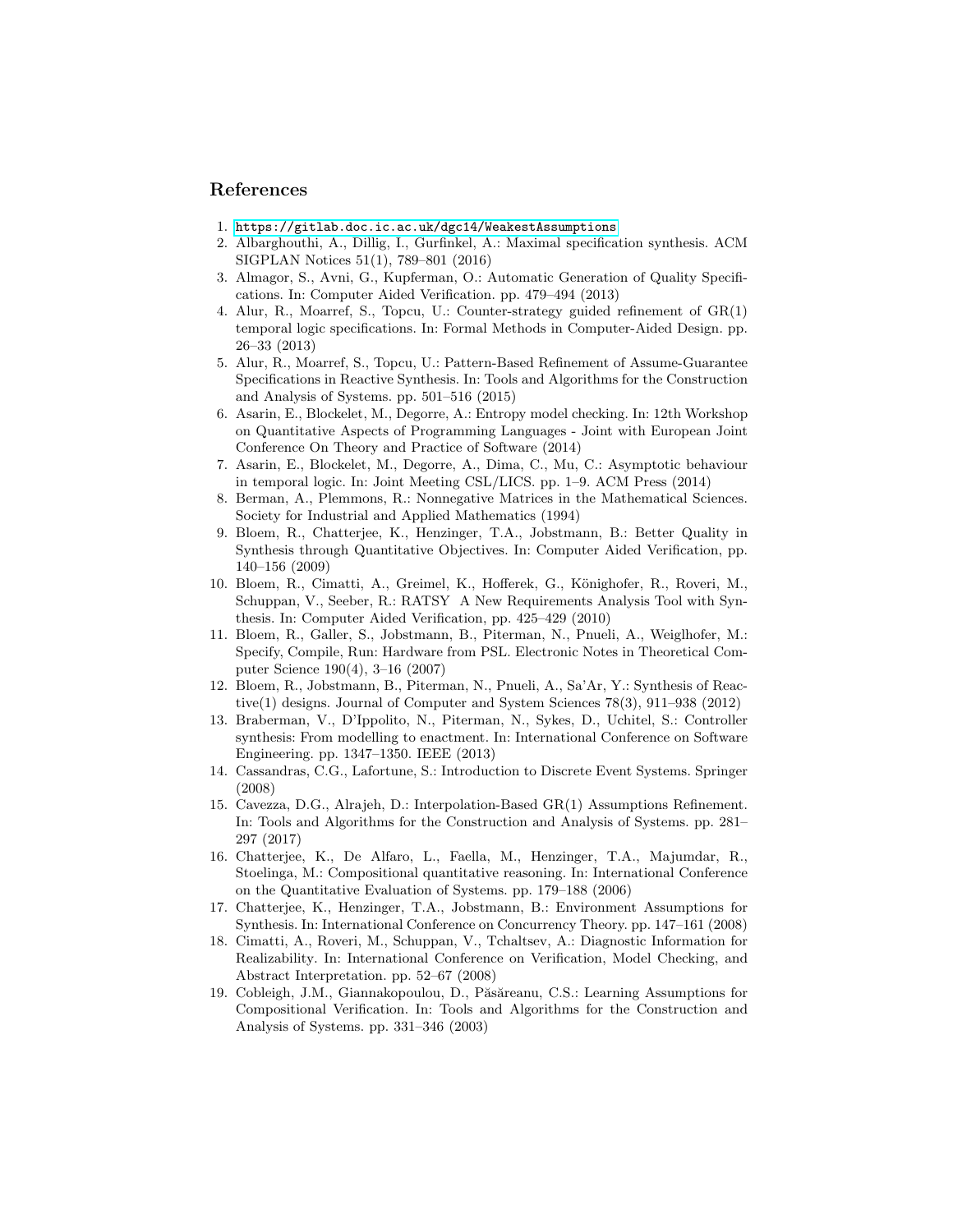- <span id="page-16-17"></span>20. Duret-Lutz, A., Lewkowicz, A., Fauchille, A., Michaud, T., Renault, E., Xu, L.: Spot 2.0 — a framework for LTL and  $\omega$ -automata manipulation. In: Automated Technology for Verification and Analysis. vol. 9938, pp. 122–129. Springer (2016)
- <span id="page-16-18"></span>21. Esparza, J., Ket´ınsk´y, J., Sickert, S.: From LTL to deterministic automata: A safraless compositional approach. In: Formal Methods in System Design. vol. 49, pp. 219–271 (2016)
- <span id="page-16-12"></span>22. Falconer, K.: Fractal geometry: mathematical foundations and applications. John Wiley & Sons (2004)
- <span id="page-16-7"></span>23. Hansson, H., Jonsson, B.: A logic for reasoning about time and reliability. Formal Aspects of Computing 6(5), 512–535 (1994)
- <span id="page-16-5"></span>24. Henzinger, T.: From Boolean to quantitative notions of correctness. ACM SIG-PLAN Notices 45(1), 157 (2010)
- <span id="page-16-4"></span>25. Henzinger, T.A., Otop, J.: From Model Checking to Model Measuring. In: CON-CUR, pp. 273–287 (2013)
- <span id="page-16-20"></span>26. Horn, R.A., Johnson, C.R. (eds.): Matrix Analysis. Cambridge University Press, New York, NY, USA (1986)
- <span id="page-16-1"></span>27. Konighofer, R., Hofferek, G., Bloem, R.: Debugging formal specifications using simple counterstrategies. In: Formal Methods in Computer-Aided Design. pp. 152– 159 (2009)
- <span id="page-16-6"></span>28. Kwiatkowska, M.: Quantitative verification: Models, Techniques and Tools. In: Joint Meeting on Foundations of Software Engineering - ESEC/FSE 2015. p. 449. ACM Press (2007)
- <span id="page-16-16"></span>29. Li, W., Dworkin, L., Seshia, S.A.: Mining assumptions for synthesis. In: ACM/IEEE 9th International Conference on Formal Methods and Models for Codesign. pp. 43–50 (2011)
- <span id="page-16-9"></span>30. Lomuscio, A., Strulo, B., Walker, N., Wu, P.: Assume-guarantee reasoning with local specifications. International Conference on Formal Engineering Methods pp. 204–219 (2010)
- <span id="page-16-19"></span>31. Manna, Z., Pnueli, A.: The Temporal Logic of Reactive and Concurrent Systems. Springer (1992)
- <span id="page-16-15"></span>32. Maoz, S., Ringert, J.O.: GR(1) synthesis for LTL specification patterns. In: Joint Meeting on Foundations of Software Engineering - ESEC/FSE 2015. pp. 96–106. No. 1, ACM Press (2015)
- <span id="page-16-14"></span>33. Merzenich, W., Staiger, L.: Fractals, dimension, and formal languages. Informatique théorique et applications  $28(3-4)$ ,  $361-386$  (1994)
- <span id="page-16-8"></span>34. Nam, W., Alur, R.: Learning-based symbolic assume-guarantee reasoning with automatic decomposition. Automated Technology for Verification and Analysis pp. 170–185 (2006)
- <span id="page-16-0"></span>35. Pnueli, A., Rosner, R.: On the synthesis of a reactive module. In: Principles of Programming Languages. pp. 179–190 (1989)
- <span id="page-16-10"></span>36. Pnueli, A.: The temporal logic of programs. In: Annual Symposium on Foundations of Computer Science. pp. 46–57 (1977)
- <span id="page-16-2"></span>37. Seshia, S.A.: Combining Induction, Deduction, and Structure for Verification and Synthesis. IEEE 103(11), 2036–2051 (2015)
- <span id="page-16-13"></span>38. Staiger, L.: The Hausdorff Measure of Regular  $\omega$ -languages is Computable. Tech. Rep. August, Martin-Luther-Universität (1998)
- <span id="page-16-3"></span>39. Staiger, L.: On the Hausdorff measure of regular omega-languages in Cantor space. Tech. Rep. 1, Martin-Luther-Universität Halle-Wittenberg (2015)
- <span id="page-16-11"></span>40. Vardi, M.Y.: An automata-theoretic approach to linear temporal logic. Logics for concurrency pp. 238 – 266 (1996)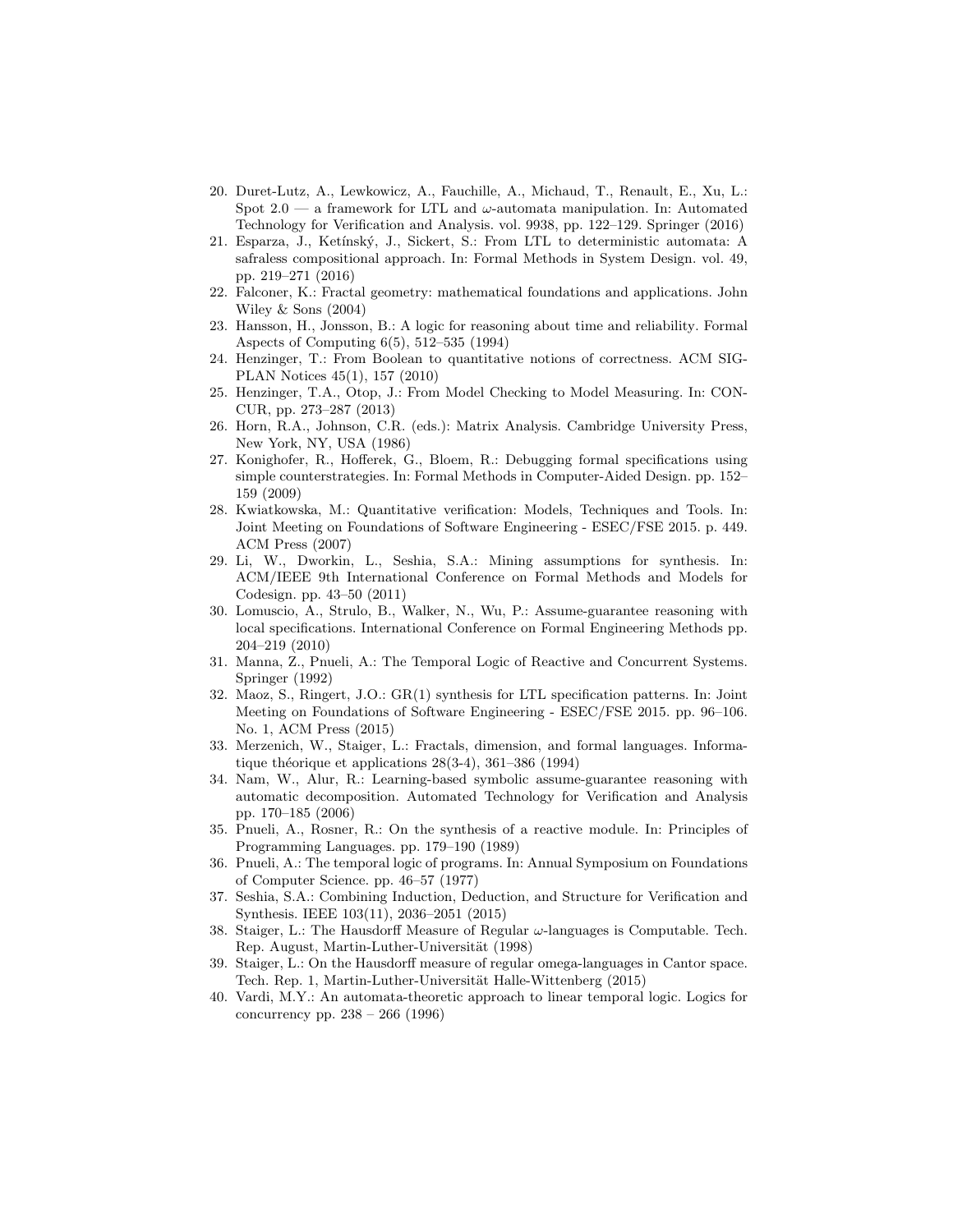# Appendix

### <span id="page-17-0"></span>A LTL Syntax and Semantics

The syntax of LTL is defined by the following grammar:

 $\phi ::= true \mid false \mid p \mid \neg \phi \mid \phi \land \phi \mid \mathbf{X}\phi \mid \mathbf{F}\phi \mid \mathbf{G}\phi \mid \phi \mathbf{U}\phi$ 

where  $p \in \mathcal{V}$ .

The following statements describe LTL semantics, that is when an  $\omega$ -word is said to satisfy an LTL formula. Hereafter,  $\phi$  and  $\psi$  are LTL formulae.

| $w \models true$                 | always                                                                                         |
|----------------------------------|------------------------------------------------------------------------------------------------|
| $w \models false$                | never                                                                                          |
| $w \models p$                    | iff $p \in w_1$                                                                                |
| $w \models \neg \phi$            | iff $w \not\models \phi$                                                                       |
| $w \models \phi \land \psi$      | iff $w \models \phi$ and $w \models \psi$                                                      |
| $w \models \mathsf{X}\phi$       | iff $w^2 \models \phi$                                                                         |
| $w \models \mathsf{F}\phi$       | iff $\exists j \in \mathbb{N}$ s. t. $w^j \models \phi$                                        |
| $w \models \mathsf{G}\phi$       | iff $\forall j \in \mathbb{N}$ $w^j \models \phi$                                              |
| $w \models \phi \mathbf{U} \psi$ | iff $\exists j \in \mathbb{N}$ s. t. $w^j \models \psi$ and $\forall i < j$ $w^i \models \phi$ |

In other words, **F** can be read as "eventually", **G** as "always", **X** as "next" and U as "until".

#### <span id="page-17-1"></span>B Entropy, Automata and Adjacency Matrices

The entropy of a closed language can be computed on its Büchi automaton  $\beta$  if all states are accepting [\[33\]](#page-16-14). This is interpreted as a labelled graph  $\mathcal{G} = (Q, E)$ , where the set of nodes Q is the set of states in  $\mathcal{B}, E \subseteq Q \times \mathbb{N} \times Q$  is a set of edges such that  $(q_i, n, q_j) \in E$  if and only if there exist exactly n symbols  $\sigma \in \Sigma$ such that  $\delta(q_i, \sigma) = q_j$ .

Given a subset  $Q' \subseteq Q$ , the *subgraph* induced by  $Q'$  on  $G$  is the graph  $\mathcal{G}' = (Q', E')$  such that  $(q_i, n, q_j) \in E'$  iff  $(q_i, n, q_j) \in E$  and  $q_i, q_j \in Q'$ .

A graph is *strongly connected* if for any two states  $q_i, q_j \in Q$  there exists a path (a sequence of consecutive edges) from  $q_i$  to  $q_j$  and vice versa. If a graph  $G$  is not strongly connected, it can admit one or more strongly connected components (SCCs), which are maximal strongly connected subgraphs of  $\mathcal G$ 

A graph can be represented through its adjacency matrix A, defined as the square matrix of size  $#(Q)$  whose element in position  $(i, j)$  is  $A_{ij} = n$ iff  $(q_i, n, q_j) \in E$  and  $A_{ij} = 0$  if there is no edge connecting  $q_i$  and  $q_j$ .

The algorithm in  $[33]$  to compute entropy is as follows. Given a Büchi automaton with all states accepting and its interpretation as a graph  $G$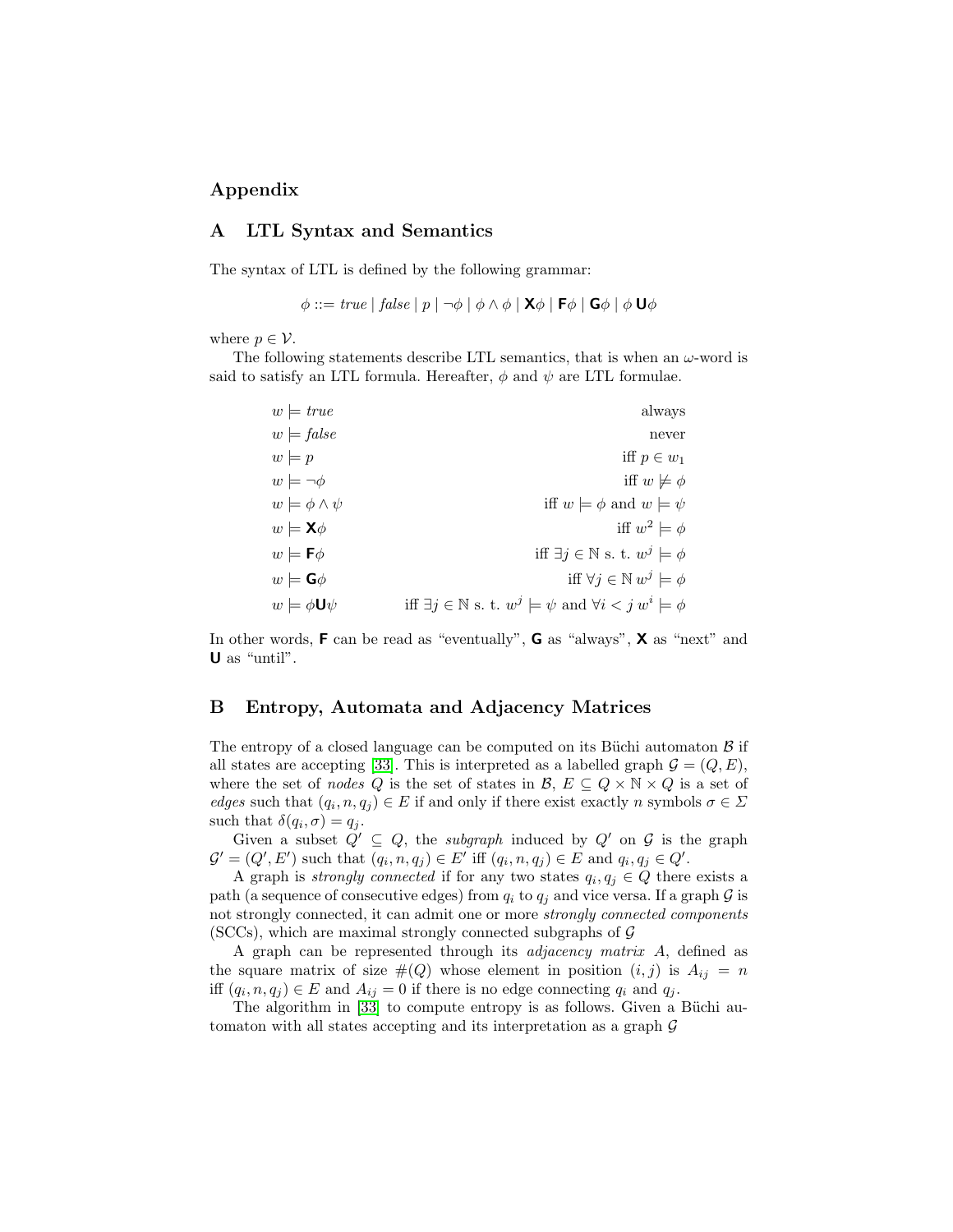- 1. Compute all SCCs and their adjacency matrices  $A_i$ ;
- 2. For every  $A_i$  compute the maximum eigenvalue  $\rho(A_i)$  (also called spectral radius of  $A_i$ ;
- 3. Return the maximum  $\rho(A_i)$ .

#### <span id="page-18-0"></span>C Proof of Theorem [2](#page-7-2)

Invariants are special cases of safety formulae according to the classification in [\[31\]](#page-16-19), and therefore can be represented by Büchi automata where every state is accepting. First, we will construct an automaton accepting  $L(\phi_2^{inv})$  where each state keeps memory of the last symbol read. The outgoing transitions from each state are labelled only with the valuations that satisfy the invariant. Then we will show that a Büchi automaton of the same form can be obtained for  $L(\phi_1^{inv})$ by removing transitions and possibly states from the automaton of  $L(\phi_2^{inv})$ . This yields an adjacency matrix for  $L(\phi_1^{inv})$  with a strictly lower spectral radius (maximum eigenvalue), which corresponds to Hausdorff dimension in our context.

As promised, first we construct the Büchi automata for  $\phi_1^{inv}$  and  $\phi_2^{inv}$ . The construction of  $\mathcal B$  for  $L(\phi^{inv})$  uses a set of states  $Q$  which are labelled by a one-to-one function  $\lambda: Q \backslash \{q_0\} \to \Sigma$ . The transition function is built such that:

- 1.  $\delta(q,\sigma)$  is defined if and only if every  $\omega$ -word in  $\lambda(q)\sigma \cdot \Sigma^{\omega}$  satisfies  $B_2(\mathcal{V}\cup\mathbf{X}\mathcal{V})$ ;
- 2. in case  $\delta(q,\sigma)$  is defined,  $\lambda(\delta(q,\sigma)) = \sigma$ .

The initial state  $q_0$  satisfies the following property:

- 1. for every  $\sigma \in \Sigma$ , there exists  $\delta(q_0, \sigma)$  if and only if there exists  $\tau \in \Sigma$  such that  $\sigma \tau \cdot \Sigma^{\omega} \models B;$
- 2. for every  $q \in Q\{q_0\}$ , if  $q = \delta(q_0, \sigma)$  then  $\lambda(q) = \sigma$ .

<span id="page-18-1"></span>An example is pictured in Figure [8.](#page-18-1)



Fig. 8: Büchi automaton of  $G(a \rightarrow Xb)$ . The state labels  $\lambda(q)$  are shown inside the nodes. The initial state (not shown) has transitions towards all the states in the figure, since the first symbol is unconstrained.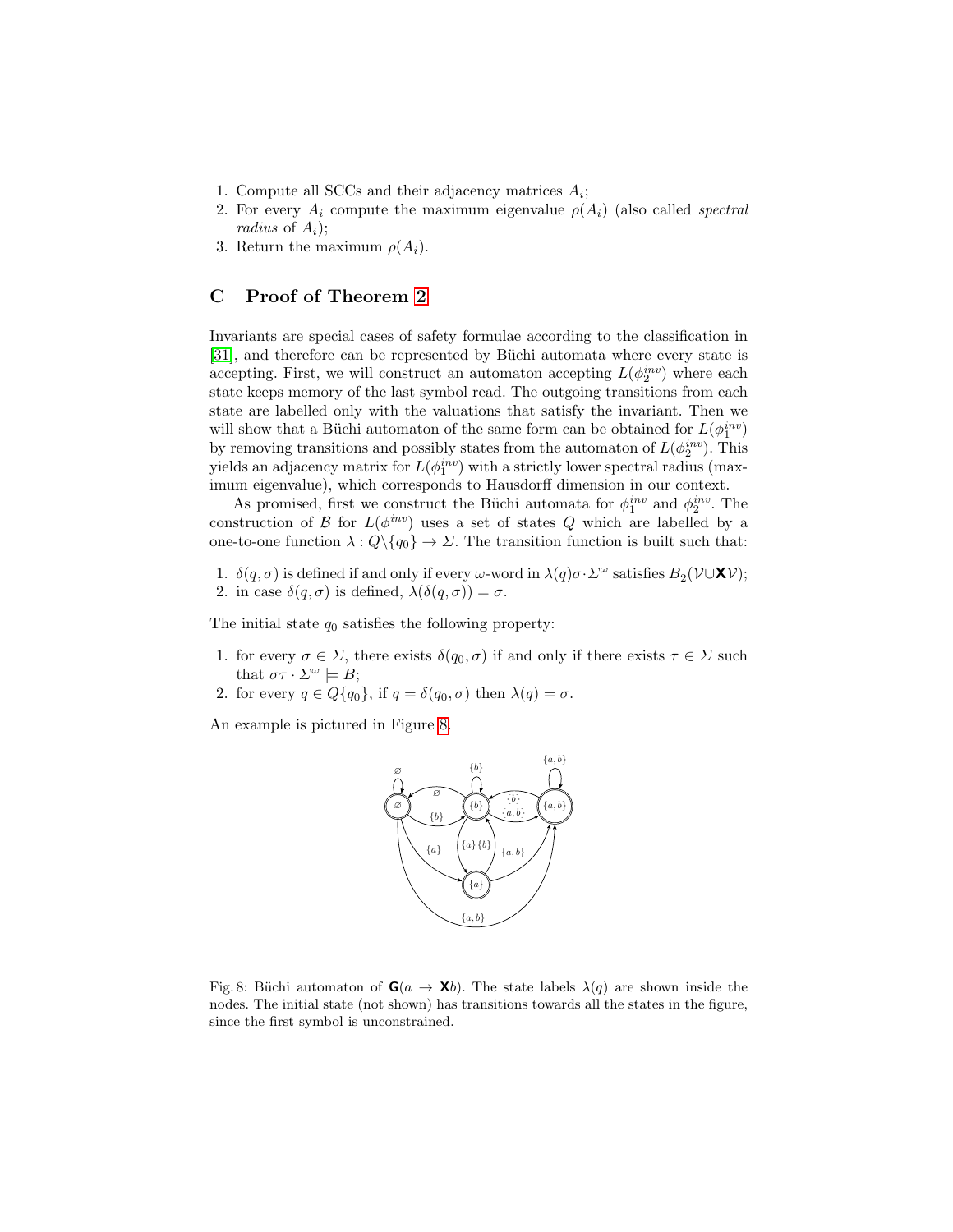We show that an  $\omega$ -word w satisfies  $\phi^{inv}$  iff it corresponds to an infinite path on B. Suppose  $w \models \phi^{inv}$ . Then for every  $i \in \mathbb{N}$ ,  $w^i \models B(\mathcal{V} \cup \mathbf{X}\mathcal{V})$ . Since this formula constrains the first two symbols of w only, any  $\omega$ -word in  $w_iw_{i+1} \cdot \Sigma^\omega$ satisfies  $B_2$ . By construction, the automaton  $\mathcal{B}$  has a transition  $\delta(q_i, w_{i+1}) = q_{i+1}$ such that  $\lambda(q_i) = w_i$  and  $\lambda(q_{i+1}) = w_{i+1}$ . Therefore, if there exists a path from  $q_0$  to  $q_i$  induced by the prefix  $w_1 \dots w_i$ , there exists a path from  $q_0$  to  $q_{i+1}$ . As a base case of the induction, consider that  $w_1w_2 \cdot \Sigma^{\omega} \models B$ , and therefore there exists a path from  $q_0$  to  $q_1$  in  $\beta$ .

Conversely, suppose that  $w$  is an infinite sequence of transition labels such that  $\mathcal{B}(w) = q_0 q_1 \ldots$  Then  $\delta(q_i, w_{i+1})$  exists for every  $i \in \mathbb{N} \cup \{0\}$  and  $\lambda(q_i) =$  $w_i$  for all  $i \in \mathbb{N}$ . By the construction of B this means that for every  $i \in \mathbb{N}$  $w_i w_{i+1} \cdot \Sigma^{\omega} \models \mathcal{B}$ , that implies  $w^i \models \phi^{inv}$ . Then we can conclude  $w \models \phi^{inv}$ . This allows us to say that  $\mathcal B$  is a Büchi automaton of the formula  $\phi^{inv}$ .

If  $L(\phi)$  is strongly connected, the  $\beta$  is also strongly connected, except for the initial state. Let  $q_n = \delta(q_0, w) = \delta(\delta(\delta(\ldots \delta(q_0, w_1), \ldots), w_{n-1}), w_n)$  the state reached by B after reading the prefix  $w \in A_n(L(\phi))$ , and  $q_m = \delta(q_0, v)$ for  $v \in A_m(L(\phi))$ . By construction,  $\lambda(q_n) = w_n$  and  $\lambda(q_m) = v_m$ . Since  $L(\phi)$ is strongly connected, there exist  $v' \in \Sigma^*$  such that  $S_{vv'} = L(\phi)$ . Therefore  $vv'w \in A(L(\phi))$  and  $\lambda(q_0, vv'w) = w_n$ , so  $\delta(q_0, vv'w) = q_n$ . So, there exists a path in B from  $q_m$  to  $q_n$ . Symmetrically, there exists a path from  $q_n$  to  $q_m$ . We have proved that for any pair of states reachable from  $q_0$  there is a path between them in both directions, that is the graph induced by non-initial states is strongly connected.

Now consider the automata  $\mathcal{B}_1$  and  $\mathcal{B}_2$  of  $L(\phi_1^{inv})$  and  $L(\phi_2^{inv})$  respectively. Since the two formulae are pure invariants,  $\phi_1^{inv} \to \phi_2^{inv}$  if and only if  $B_1(V \cup$  $\mathbf{X} \mathcal{V}$   $\rightarrow$   $B_2(\mathcal{V} \cup \mathbf{X} \mathcal{V})$ . So, given the hypothesis that  $\phi_1^{inv}$  is strictly stronger than  $\phi_2^{inv}$  there must exist a pair of valuations  $\sigma, \tau$  such that  $\sigma \tau \cdot \Sigma^{\omega} \models \phi_2^{inv}$  but  $\sigma\tau \cdot \Sigma^{\omega} \not\models \phi_1^{inv}$ . By construction this corresponds to at least one transition  $\delta(q, \tau)$  that exists in  $\mathcal{B}_2$  and does not in  $\mathcal{B}_1$ . Consequently, we can conclude that  $\mathcal{B}_1$  is a proper subgraph of  $\mathcal{B}_2$ .

The next step is to construct the adjacency matrices corresponding to  $\mathcal{B}_1$  and  $\mathcal{B}_2$  excluding the respective initial states. Let  $Q_1 \setminus \{q_{0,1}\}\$  and  $Q_2 \setminus \{q_{0,2}\}\$  be the set of non-initial states of  $\mathcal{B}_1$  and  $\mathcal{B}_2$ , respectively, and  $\delta_1$  and  $\delta_2$  their respective transition functions. Let  $A$  and  $B$  be the adjacency matrices of the graphs  $(Q_1 \setminus \{q_0\}, \delta_1)$  and  $(Q_2 \setminus \{q_0\}, \delta_2)$ . Consider that by construction all transitions between two states are labelled by exactly one valuation: so, each element of these two matrices is either a 0 or a 1.

Since the transitions of  $\delta_2$  are a proper subset of the transitions of  $\delta_1$ , we have for each element  $(i, j)$   $A_{ij} \leq B_{ij}$ , and  $A_{kh} < B_{kh}$  for some  $(k, h)$ , that is to say  $A_{kh} = 0, B_{kh} = 1$ . Since  $\phi_2^{inv}$  is strongly connected, its adjacency matrix B is irreducible (for more details on the correspondence between strongly connected digraphs and irreducible matrices see Chapter 6 of [\[26\]](#page-16-20)). Moreover,  $A + B$  is also irreducible, since it is the sum of two nonnegative matrices one of which is irreducible. We can therefore apply the property stated in Chapter 2, Corollary 1.5 of [\[8\]](#page-15-18), which guarantees that under the given conditions  $\rho(A) < \rho(B)$ .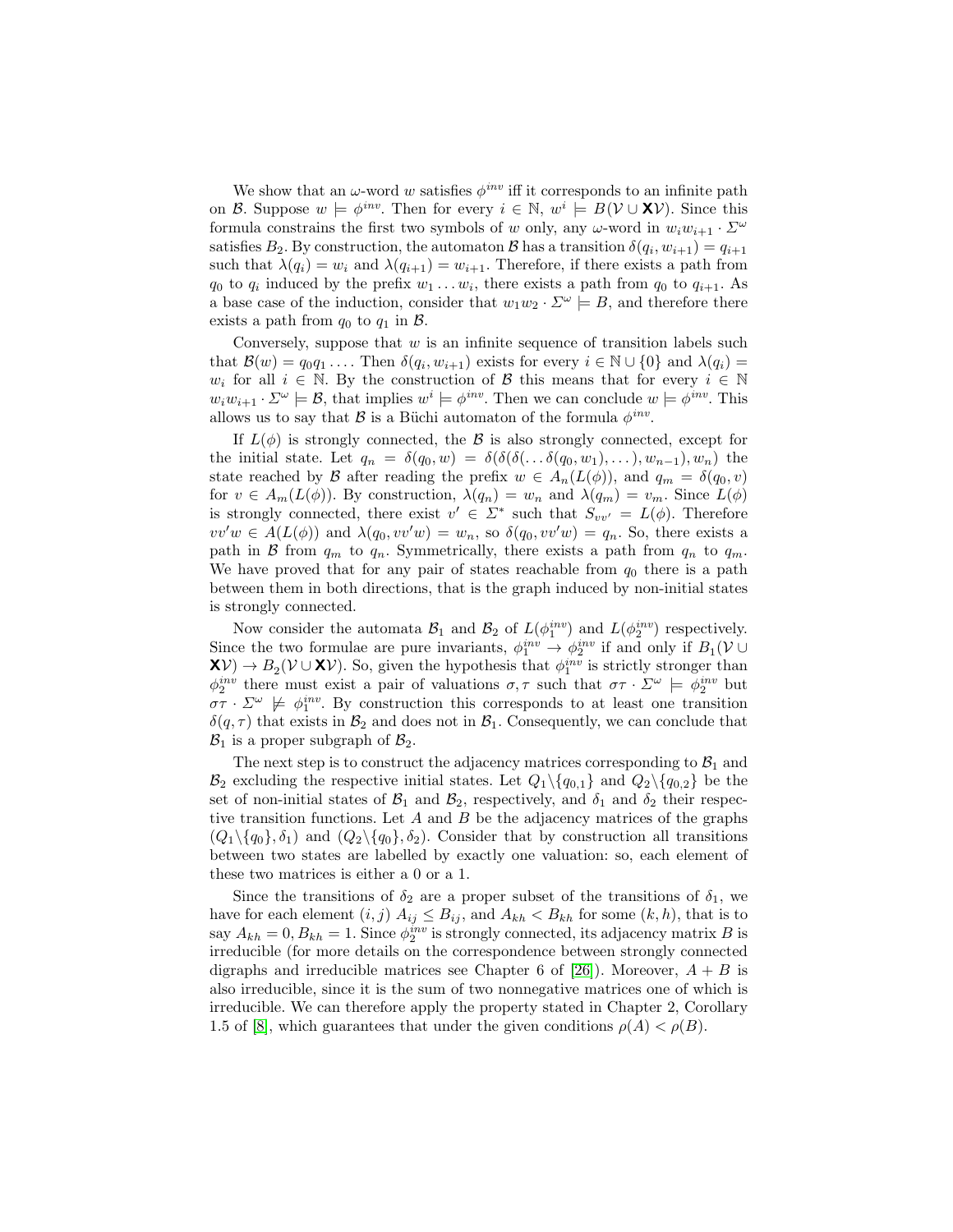Taking the logarithm on both sides, we get dim  $(\phi_1^{inv}) <$  dim  $(\phi_2^{inv})$ , finishing the proof.  $\Box$ 

# <span id="page-20-1"></span>D Proof of Theorem [5](#page-11-0)

The language of  $\phi^c = \mathbf{G}B^{inv}(\mathcal{V} \cup \mathbf{X}\mathcal{V}) \wedge \mathbf{FG} \neg B^{fair}(\mathcal{V})$  is not closed. We will therefore build a Muller automaton  $\mathcal M$  for this language and show that applying the algorithm of Section [4](#page-4-0) is equivalent to computing the Hausdorff dimension of the  $\omega$ -language  $L(G(B^{inv}(V\cup\mathbf{X}V)\wedge\neg B^{fair}(V)))$ . We are supposing that  $B^{inv}(V\cup$  $\mathbf{X}\mathcal{V}$  and  $\neg B^{fair}(\mathcal{V})$  are consistent.

Let us first construct a Büchi automaton for  $\phi^{inv} = GB^{inv}(\mathcal{V})$  as in Appendix [C.](#page-18-0) We have shown that any infinite path on this automaton satisfies  $\phi^{inv}$ . We now replace the Büchi winning condition F with a Muller condition T that accounts for satisfying  $\phi^{cfair} = \mathsf{FG} \neg B^{fair}(\mathcal{V})$ . Let us denote by  $Q_{cfair}$  the set of states q such that  $\lambda(q)$  satisfies  $\neg B^{fair}()$ . The accepting table T is then  $T:=2^{Q_{cfair}}.$ 

It is clear that an  $\omega$ -word w satisfies  $\phi^c$  if and only if w is accepted by M. Suppose w is accepted by M. Then for some  $S' \in T$ ,  $Inf(w) = S'$ . Since for each  $q \in S'$   $\lambda(q)$  satisfies  $\neg B^{fair}(\mathcal{V})$ , by construction the valuations  $w_i$  leading to q satisfies  $\neg B^{fair}(\mathcal{V})$ . Therefore we conclude that there exists an infinite suffix of w that satisfies  $\mathbf{G} \neg B^{fair}(\mathcal{V})$ , that is  $w \models \phi^{cfair}$ . Moreover, w induces an infinite path on the automaton  $M$ , and therefore by construction  $w \models \phi^{inv}$ . Therefore,  $w \models \phi$ .

Conversely, suppose w satisfies  $\phi$ . Then it satisfies  $\phi^{inv}$ , and thereby induces an infinite path over M. Moreover, it satisfies  $\phi^{cfair}$ , and therefore there exists a suffix of w that satisfies  $\mathbf{G} \neg B^{fair}(\mathcal{V})$ . So, by construction  $Inf(w) \subseteq Q_{cfair}$ , that is  $Inf(w) \in T$ .

The algorithm in Section [4](#page-4-0) requires to compute the Hausdorff dimension of every language  $C_{S'}$  for  $S' \in T$ . The Hausdorff dimension of  $L(\phi^c)$  is the maximum of such Hausdorff dimensions. The Büchi automaton of the (closed) language  $C_{S'}$  corresponds to the subgraph induced by the states in  $S'$  onto  $M$ , with any state being accepting [\[38\]](#page-16-13). The maximum Hausdorff dimension is attained for  $S' = Q_{\text{cfair}}$ .

By construction,  $\lambda(q)$  satisfies  $\neg B^{fair}(\mathcal{V})$  for every  $q \in Q_{cfair}$ , and for every pair of consecutive states  $(q, q')$  we have  $\lambda(q)\lambda(q') \cdot \Sigma^{\omega} \models B^{inv}(\mathcal{V} \cup \mathbf{X}\mathcal{V})$ . Therefore, the subgraph induced by  $Q_{cfair}$  corresponds to the Büchi automaton of the closed language  $L(G(B^{inv}(\mathcal{V}\cup\mathbf{X}\mathcal{V})\wedge\neg B^{fair}(\mathcal{V}))).$ 

In conclusion,

$$
d_2(\phi) = \dim(L(\phi^c)) = L(\mathbf{G}(B^{inv}(\mathcal{V} \cup \mathbf{X}\mathcal{V}) \wedge \neg B^{fair}(\mathcal{V}))),
$$

finishing the proof.  $\Box$ 

# <span id="page-20-0"></span>E Quantitative Model Checking

In this section we provide an application of computing Hausdorff dimension on fairness complements in a quantitative model checking example from [\[6\]](#page-15-9).